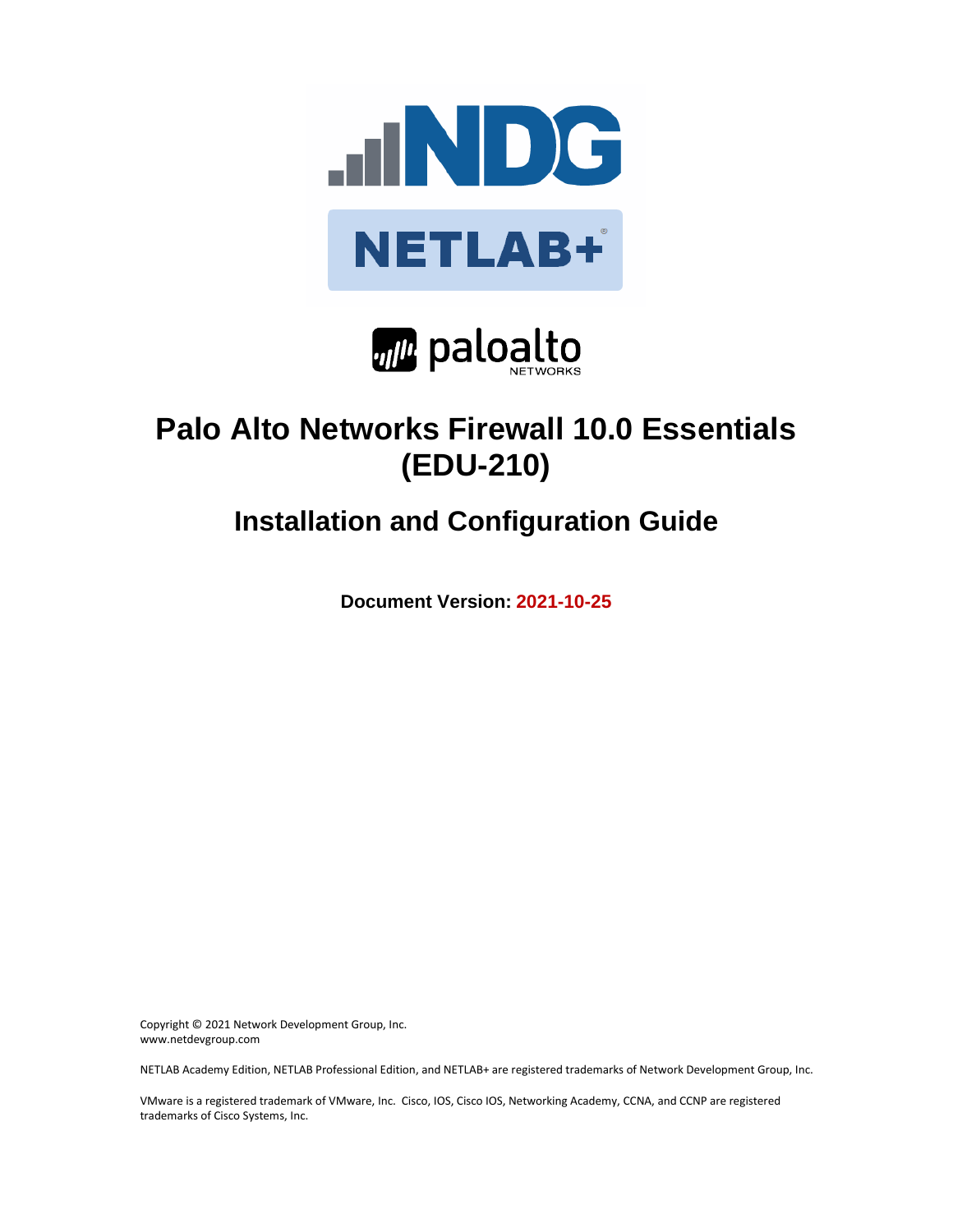

# **Contents**

| $\mathbf{1}$   |       |  |                                                                              |  |
|----------------|-------|--|------------------------------------------------------------------------------|--|
|                | 1.1   |  | Introducing the Palo Alto Networks Firewall 10.0 Essentials (EDU-210) Pod  3 |  |
| $\overline{2}$ |       |  |                                                                              |  |
|                | 2.1   |  |                                                                              |  |
|                | 2.2   |  |                                                                              |  |
|                | 2.3   |  |                                                                              |  |
|                | 2.4   |  |                                                                              |  |
|                | 2.5   |  |                                                                              |  |
|                | 2.6   |  |                                                                              |  |
|                | 2.7   |  |                                                                              |  |
|                | 2.7.1 |  |                                                                              |  |
|                | 2.7.2 |  | Completing the NETLAB+ Pod Internet Access and Use Agreement 7               |  |
| 3              |       |  |                                                                              |  |
|                | 3.1   |  |                                                                              |  |
|                | 3.2   |  |                                                                              |  |
| 4              |       |  |                                                                              |  |
|                | 4.1   |  |                                                                              |  |
|                | 4.1.1 |  |                                                                              |  |
|                | 4.2   |  |                                                                              |  |
|                | 4.3   |  |                                                                              |  |
|                | 4.3.1 |  |                                                                              |  |
|                | 4.3.2 |  |                                                                              |  |
|                | 4.3.3 |  |                                                                              |  |
|                | 4.3.4 |  | Create Snapshots for the Master Virtual Machines  15                         |  |
|                | 4.3.5 |  |                                                                              |  |
|                | 4.3.6 |  |                                                                              |  |
|                | 4.4   |  |                                                                              |  |
|                | 4.4.1 |  |                                                                              |  |
|                | 4.4.2 |  |                                                                              |  |
|                | 4.4.3 |  |                                                                              |  |
|                | 4.4.4 |  |                                                                              |  |
|                | 4.4.5 |  |                                                                              |  |
|                | 4.4.6 |  | Create Snapshot on the Changed Master Virtual Machines  21                   |  |
|                | 4.4.7 |  |                                                                              |  |
| 5              |       |  |                                                                              |  |
|                | 5.1   |  |                                                                              |  |
|                | 5.2   |  |                                                                              |  |
|                | 5.3   |  |                                                                              |  |
|                | 5.4   |  |                                                                              |  |
|                | 5.5   |  |                                                                              |  |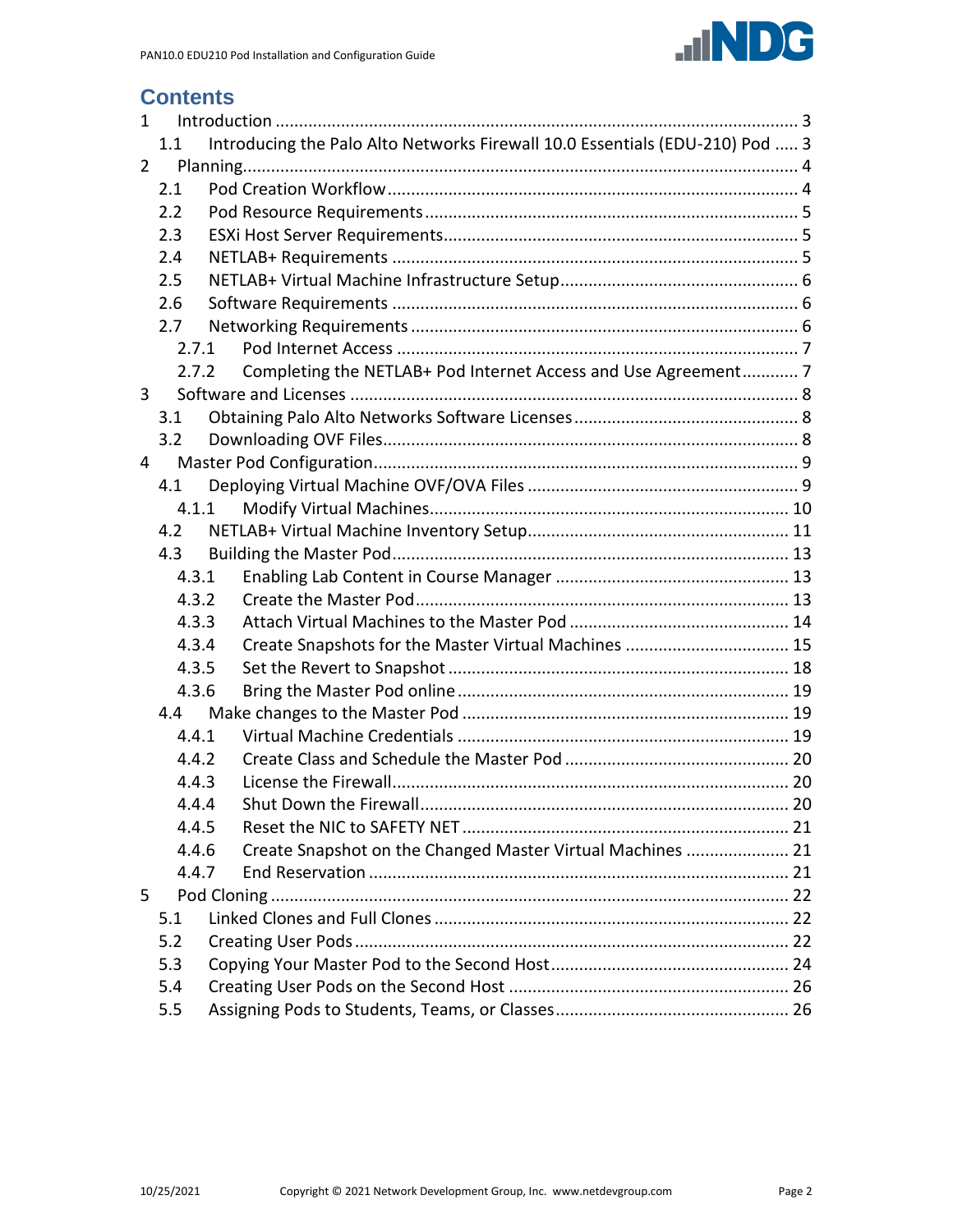

# <span id="page-2-0"></span>**1 Introduction**

This document provides detailed guidance on performing the installation and configuration of the Palo Alto Networks Firewall 10.0 Essentials (EDU-210) pod on the *NETLAB+ VE* system.

## <span id="page-2-1"></span>**1.1 Introducing the Palo Alto Networks Firewall 10.0 Essentials (EDU-210) Pod**

The *Palo Alto Networks Firewall 10.0 Essentials (EDU-210)* pod is a 100% virtual machine pod consisting of four virtual machines. Linked together through virtual networking, these four virtual machines provide the environment for a student or a team to perform the *Palo Alto Networks Firewall 10.0 Essentials (EDU-210)* labs.

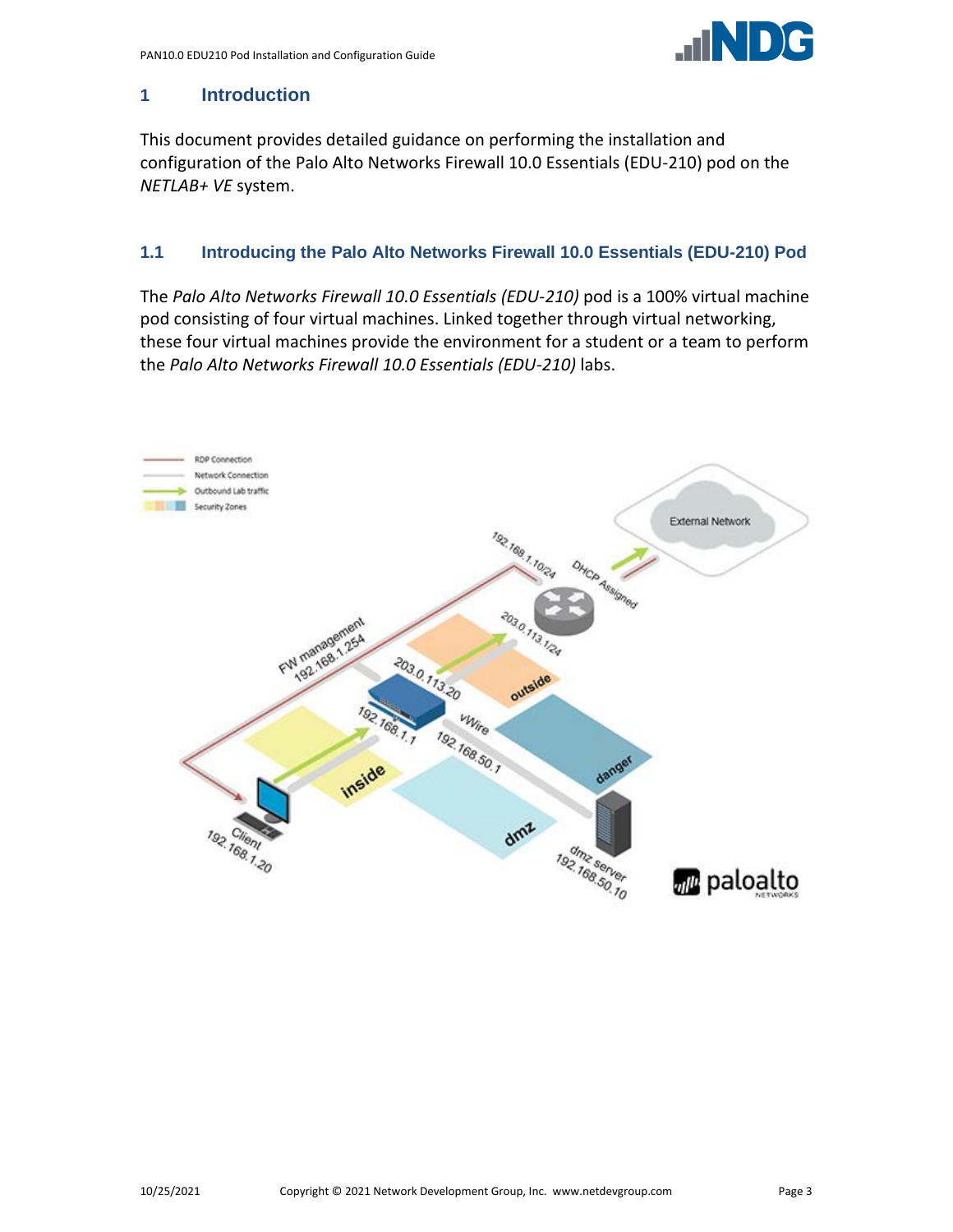

# <span id="page-3-0"></span>**2 Planning**

This guide provides specific information pertinent to delivering the *Palo Alto Networks Firewall 10.0 Essentials (EDU-210)* pod. The *[NETLAB+ Remote PC Guide Series](http://www.netdevgroup.com/support/documentation/netlabve/)* provides the prerequisite guidance for setting up your VMware infrastructure, including:

- An introduction to virtualization using *NETLAB+*
- Detailed setup instructions for standing up *VMware vCenter* and *VMware ESXi*
- Virtual machine and virtual pod management concepts using *NETLAB+*

This document assumes that you have set up virtual machine infrastructure in accordance with the *[NETLAB+ Remote PC Guide Series](http://www.netdevgroup.com/support/documentation/netlabve/)*. The planning information below refers to specific sections in the *Remote PC Guide* when applicable.

# <span id="page-3-1"></span>**2.1 Pod Creation Workflow**

The following list is an overview of the pod setup process.

- 1. Obtain the master virtual machine images required for the master pod.
- 2. Deploy the master virtual machine images to your *VMware vCenter Appliance*.
	- a. Deploy virtual machines using **Thin Provisioning** to reduce storage consumption.
	- b. Make necessary adjustments to each virtual machine in the environment.
		- i. Insert/Verify manual **MAC** addresses.
		- ii. Change the default network to **SAFETY NET**.
		- iii. Any other configuration changes mentioned in this guide.
- 3. Import the deployed virtual machines to the *NETLAB+* **Virtual Machine Inventory**.
- 4. Activate or license the required software on each virtual machine when prompted.
- 5. Take a snapshot of each virtual machine in the master pod labeled **GOLDEN\_MASTER** after all configurations and licensing have taken effect. The *GOLDEN\_MASTER* snapshot is used to clone virtual machine images for the user pods.
- 6. Use the *NETLAB+* **Pod Cloning** feature to create student pods from the master pod.
- 7. If multiple hosts are used in the *NETLAB+* environment, make a **Full Clone** of the master pod on the initial host (Host A) to the subsequent host (Host B) and so on using the *NETLAB+* **Pod Cloning** feature.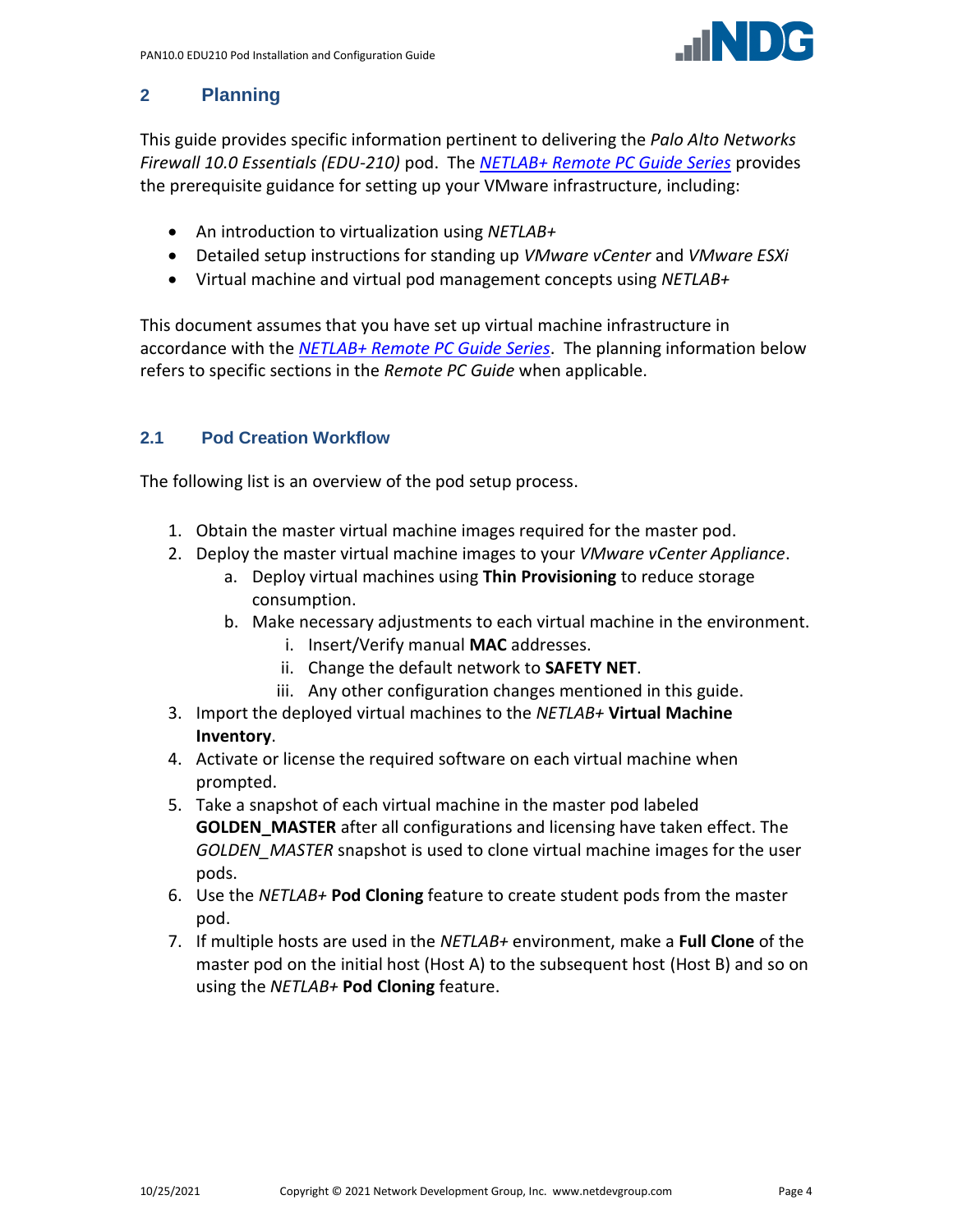

# <span id="page-4-0"></span>**2.2 Pod Resource Requirements**

The *Palo Alto Networks Firewall 10.0 Essentials (EDU-210)* course will consume 48.3 GB of storage per each master pod instance.

The following table provides details of the storage requirements for each of the virtual machines in the pod.

| <b>Virtual Machine</b> | <b>OVF/OVA</b> | <b>Initial Master Pod</b><br>(Thin Provisioned) | <b>Maximum</b><br><b>Allocated</b><br><b>Memory</b> |
|------------------------|----------------|-------------------------------------------------|-----------------------------------------------------|
| Client                 | 3.3 GB         | 9.1 GB                                          | 3 GB                                                |
| <b>DMZ</b>             | 4.5 GB         | 11 GB                                           | 4 GB                                                |
| Firewall               | 10.6 GB        | 26 GB                                           | 5.5 GB                                              |
| VRouter                | 1 GB           | 2.2 GB                                          | 0.25 GB                                             |
| <b>Total</b>           | 19.4 GB        | 48.3 GB                                         | 12.75 GB                                            |

# <span id="page-4-1"></span>**2.3 ESXi Host Server Requirements**

Please refer to the *NDG* website for specific *ESXi* host requirements to support virtual machine delivery: <https://www.netdevgroup.com/products/requirements/>

The deployment of the *Palo Alto Networks Firewall 10.0 Essentials (EDU-210)* pod requires VMware ESXi version of **6.0** or greater.

> The number of **active** pods that can be used simultaneously depends on the *NETLAB+* product license and the number of *VMware ESXi* host servers meeting the hardware requirements specifications.

For current *ESXi* server requirements and active pod count, refer to the following URL:

[http://www.netdevgroup.com/support/remote\\_pc.html#vm\\_host\\_server\\_specificati](http://www.netdevgroup.com/support/remote_pc.html#vm_host_server_specifications) [ons.](http://www.netdevgroup.com/support/remote_pc.html#vm_host_server_specifications)

# <span id="page-4-2"></span>**2.4 NETLAB+ Requirements**

Please **Note** 

Installation of *Palo Alto Networks Firewall 10.0 Essentials (EDU-210)* pods, as described in this guide, requires that you are running *NETLAB+ VE*.

Previous versions of *NETLAB+* do not support requirements for the *Palo Alto Networks Firewall 10.0 Essentials (EDU-210)* course on the physical host servers.

Please refer to the *[NETLAB+ Remote PC Guide Series](https://www.netdevgroup.com/support/documentation/netlabve/)*.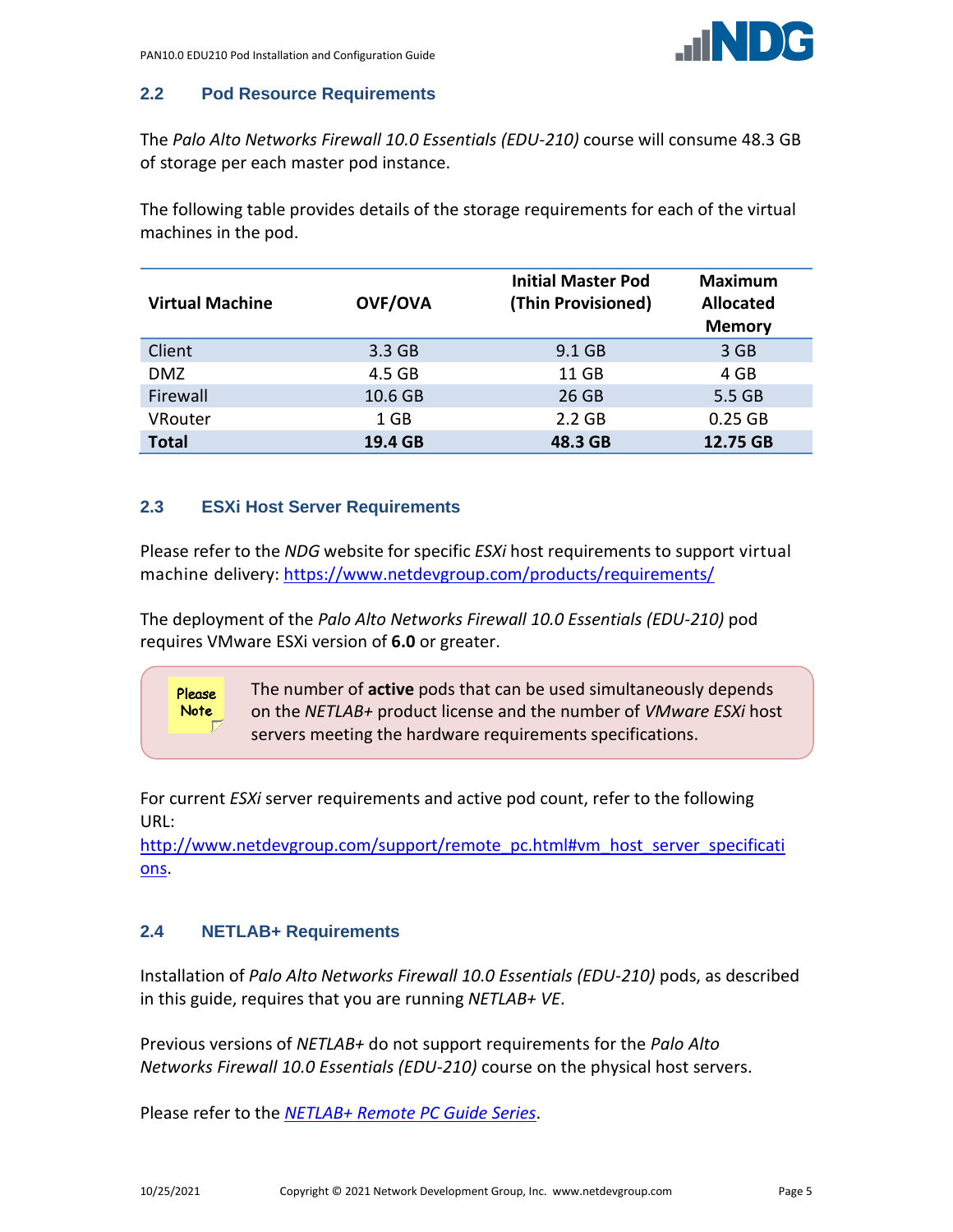

#### <span id="page-5-0"></span>**2.5 NETLAB+ Virtual Machine Infrastructure Setup**

The *NETLAB+ Virtual Machine Infrastructure* setup is described in the following sections of the *[NETLAB+ Remote PC Guide Series:](http://www.netdevgroup.com/support/documentation/netlabve/)*

- *Registering a Virtual Datacenter in NETLAB+*
- *Adding ESXi hosts in NETLAB+*
- *Proactive Resource Awareness*



#### <span id="page-5-1"></span>**2.6 Software Requirements**

For the purpose of software licensing, each virtual machine is treated as an individual machine, PC, or server. Please refer to the specific vendor license agreements (and educational discount programs, if applicable) to determine licensing requirements for your virtual machines' software, operating system, and applications.

The minimum virtual infrastructure software required for standing up this pod is in the following table.

| <b>Virtual Infrastructure Requirements</b> |                |  |  |  |
|--------------------------------------------|----------------|--|--|--|
| <b>Software</b>                            | <b>Version</b> |  |  |  |
| vSphere ESXi                               | 6.0            |  |  |  |
| <b>vCenter Server</b>                      | 6.0            |  |  |  |

Please refer to the *Software and Licenses* section regarding the software requirements for virtual machines in the pod.

#### <span id="page-5-2"></span>**2.7 Networking Requirements**

To accommodate the movement of large *VMs*, *OVF/OVAs*, and *ISO* disk images from one host to another, gigabit Ethernet or better connectivity is recommended to interconnect your *NETLAB+*, *vCenter Server* system, and *ESXi* host systems.

The two standard networking models recommended to interconnect your servers are described in detail in the *Networking Models* section of the *[Remote PC Guide Series,](http://www.netdevgroup.com/support/documentation/NETLAB_Remote_PC_Guide_Vol_1_Introduction.pdf)  Volume 1 - [Introduction and Planning.](http://www.netdevgroup.com/support/documentation/NETLAB_Remote_PC_Guide_Vol_1_Introduction.pdf)*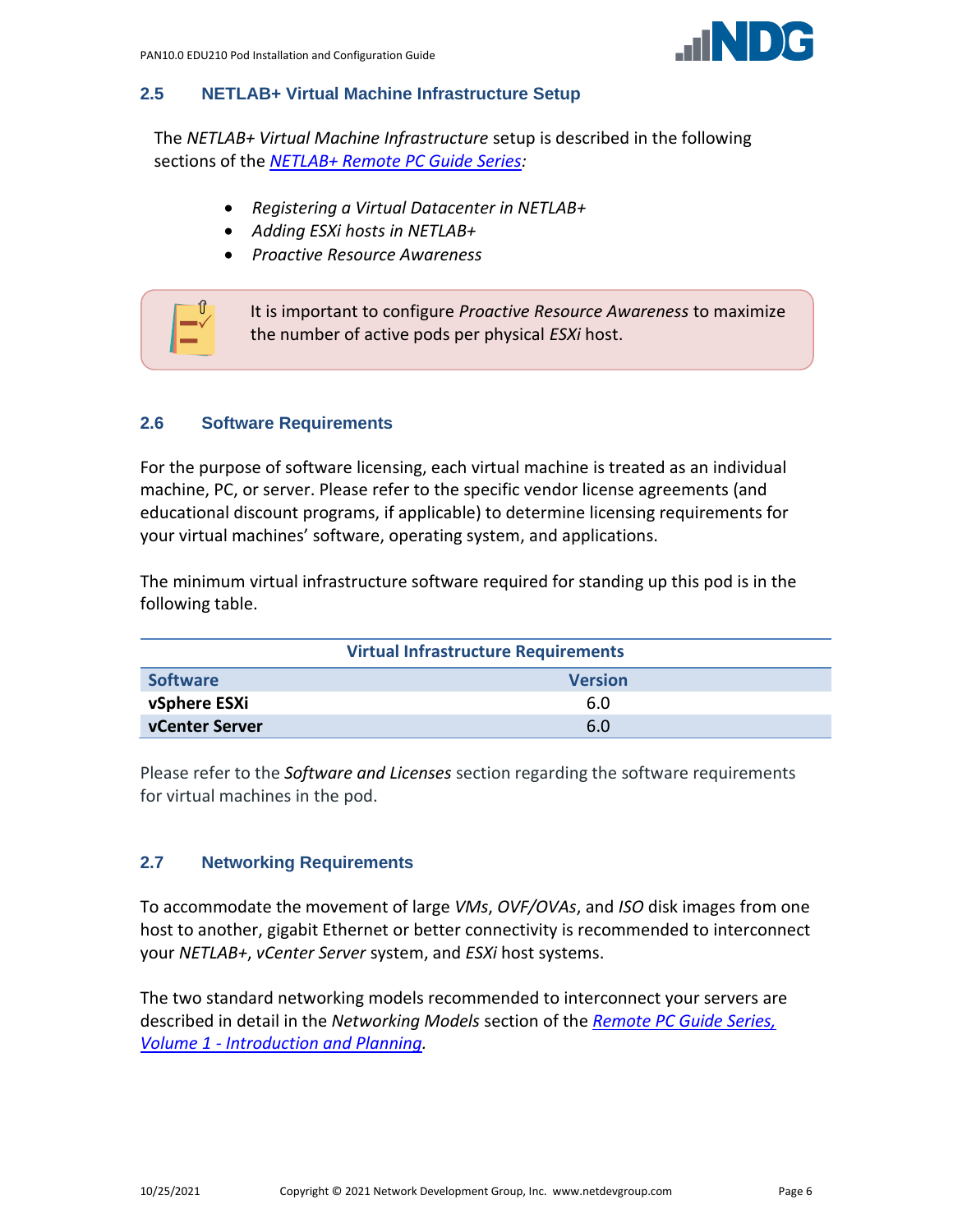

# <span id="page-6-0"></span>**2.7.1 Pod Internet Access**

The pods for the *Palo Alto Networks Firewall 10.0 Essentials (EDU-210)* course each require Internet access. This access is required for licensing the Master pod as well as the various lab objectives in the student pods.

This environment is designed to leverage one vSwitch per host that attaches to a network that has a DHCP server to assign IPv4 addresses that are routable to the Internet.

This lab environment is also designed to leverage the public DNS servers 8.8.8.8 and 4.2.2.2. This vSwitch must be able to access those servers, which may require adjustments in a firewall if applicable.

# <span id="page-6-1"></span>**2.7.2 Completing the NETLAB+ Pod Internet Access and Use Agreement**

You are required to complete the *NETLAB+ Pod Internet Access and Use Agreement* prior to obtaining access to the pod or content for this course.

Due to the security and legal implications regarding accessing the Internet from within the pod, we require that you agree to the terms contained within this online document prior to obtaining access to the pod or content for this course: <https://www.netdevgroup.com/content/paloalto/agreement>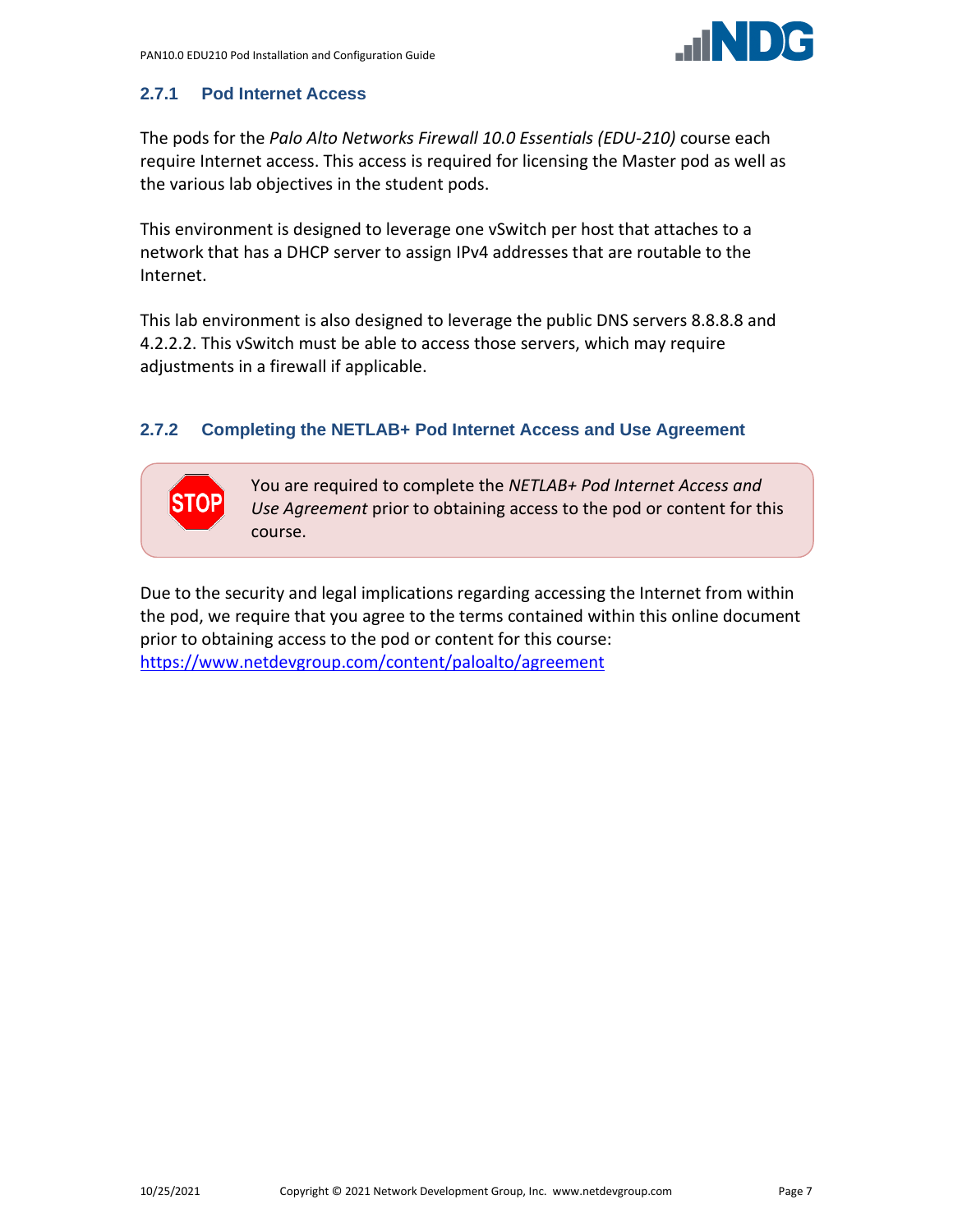

#### <span id="page-7-0"></span>**3 Software and Licenses**

#### <span id="page-7-1"></span>**3.1 Obtaining Palo Alto Networks Software Licenses**

To obtain licensing and access to the *Palo Alto Networks Firewall 10.0 Essentials (EDU-210)* labs, your institution must be a Palo Alto Networks Authorized Academy Center (AAC).

You can find information about the Palo Alto Networks AAC at the following link: [https://www.paloaltonetworks.com/services/education/academy](https://www.google.com/url?q=https%3A%2F%2Fwww.paloaltonetworks.com%2Fservices%2Feducation%2Facademy&sa=D&sntz=1&usg=AFQjCNElboj6ABePekBNHXI-6d-e8LM61g)

Once your membership in the Palo Alto Networks AAC is approved, you can request licenses for use with your pods from your Palo Alto Networks Academy representative or by emailing *academy@paloaltonetworks.com*.

# <span id="page-7-2"></span>**3.2 Downloading OVF Files**

The virtual machines are made available as *Open Virtualization Format* (*OVF*) or *Open Virtualization Archive* (*OVA*) files. These files are available for download from *CSSIA*.

To request access to the preconfigured virtual machine templates from *CSSIA*:

- 1. Go to *the CSSIA Resources* page: <https://www.cssia.org/cssiaresources/>
- 2. Select **CSSIA VM Image Sharing Agreement**.
- 3. Complete and submit your access request by following the instructions on the request form.
- 4. *CSSIA* will provide, via email, password-protected download links. Access to the download links is provided only to customers who are current with their NETLAB+ support contract and are participants in the appropriate partner programs (*i.e., Cisco Networking Academy, VMware IT Academy, Red Hat Academy, and/or Palo Alto Networks*).
- 5. Once all virtual machines have been downloaded, they can be deployed following the steps in the appropriate pod installation guide. Each virtual machine is deployed individually.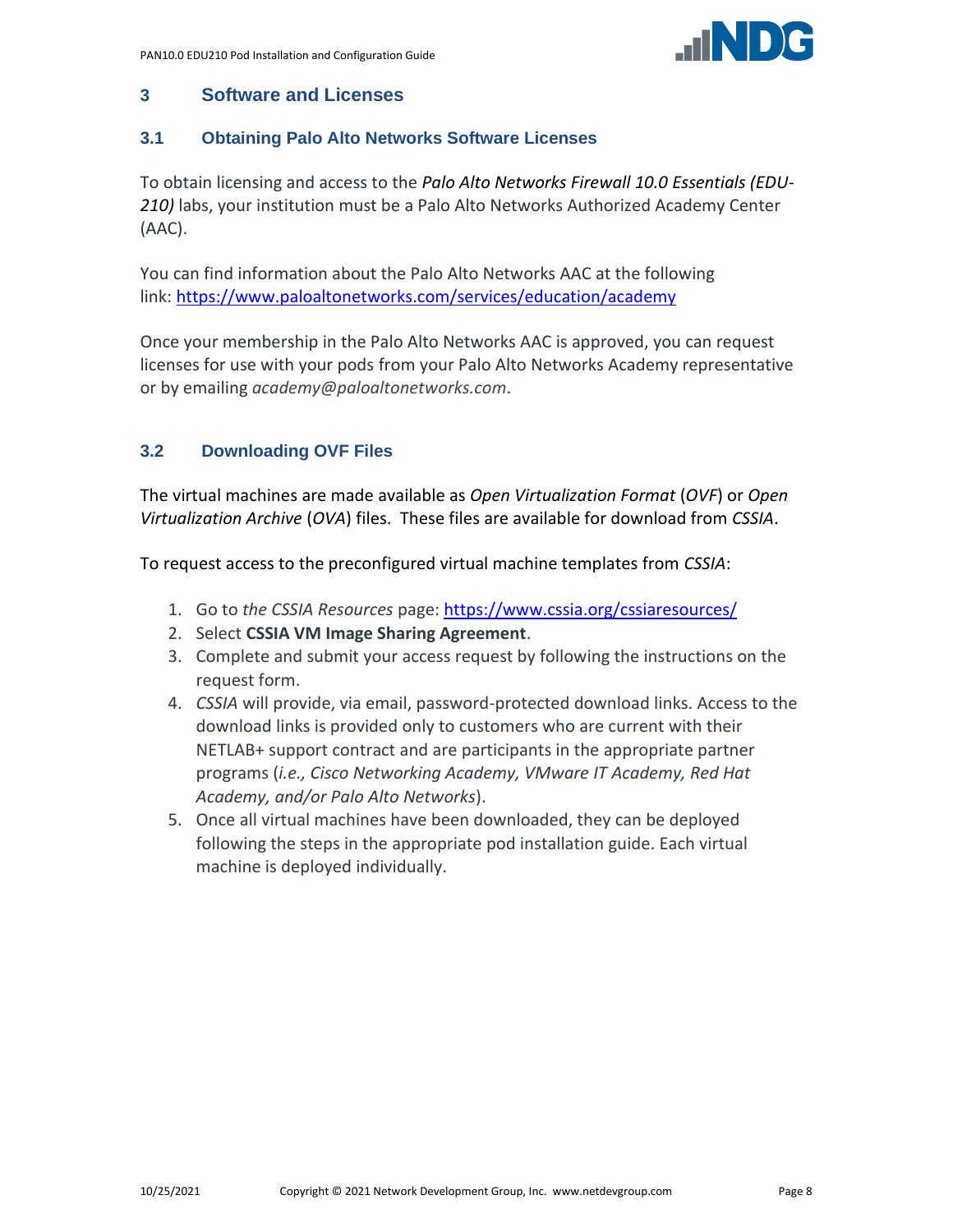

# <span id="page-8-0"></span>**4 Master Pod Configuration**

# <span id="page-8-1"></span>**4.1 Deploying Virtual Machine OVF/OVA Files**

Deploy on your host server the pod virtual machine *OVF*/*OVA* files you have downloaded.

- 1. Navigate to your **vSphere Client** using your management workstation, ensure that your downloaded *OVA/OVF* files are accessible on this machine, and then connect to your **vCenter Server**.
- 2. From the *vSphere Client* interface, navigate to **Hosts and Clusters**.
- 3. Right-click on the target **ESXi Host Server** and select **Deploy OVF Template**.
- 4. In the *Deploy OVF Template* window, on the *Select source* step, select the **Local File** radio button and click **Browse**.

| <b>VM Name</b>  | VM OS | <b>OVA Download Name</b> |
|-----------------|-------|--------------------------|
| <b>Client</b>   | Linux | PAN10 210 FM.Client      |
| <b>DMZ</b>      | Linux | PAN10 210 FM.DMZ         |
| <b>Firewall</b> | Linux | PAN10 210 FM.Firewall    |
| <b>VRouter</b>  | Linux | PAN10 210 FM. VRouter    |
|                 |       |                          |

5. Locate and select one of the VMs for the pod, click **Open**.

Only one VM can be selected using this wizard. The process will have Please **Note** to be repeated for the remaining VMs.

- 6. Verify that the VM information populates next to the *Browse* button and click **Next**.
- 7. On the *Review details* step, make sure to fill the checkbox for **Accept extra configuration options** (*if present*) and click **Next**.
- 8. On the *Select name and folder* step, change the name of the virtual machine to something that is easy to manage. You can use the names provided in the list below as names for the virtual machines if you do not have a set naming convention. Select the appropriate **datacenter** and click **Next**.

| <b>VM Name</b>  | <b>VM OS</b> | <b>Virtual Machine Deployment</b><br><b>Name</b> |
|-----------------|--------------|--------------------------------------------------|
| <b>Client</b>   | Linux        | PAN10 210 Master.Client                          |
| <b>DMZ</b>      | Linux        | PAN10 210 Master.DMZ                             |
| <b>Firewall</b> | Linux        | PAN10 210 Master.Firewall                        |
| <b>VRouter</b>  | Linux        | PAN10 210 Master. VRouter                        |

- 9. On the *Select Storage* step, choose the appropriate storage device and make sure that **Thin Provision** is selected. Click **Next**.
- 10. In the *Setup networks* section, select **SAFETY NET** as the destination and click **Next.**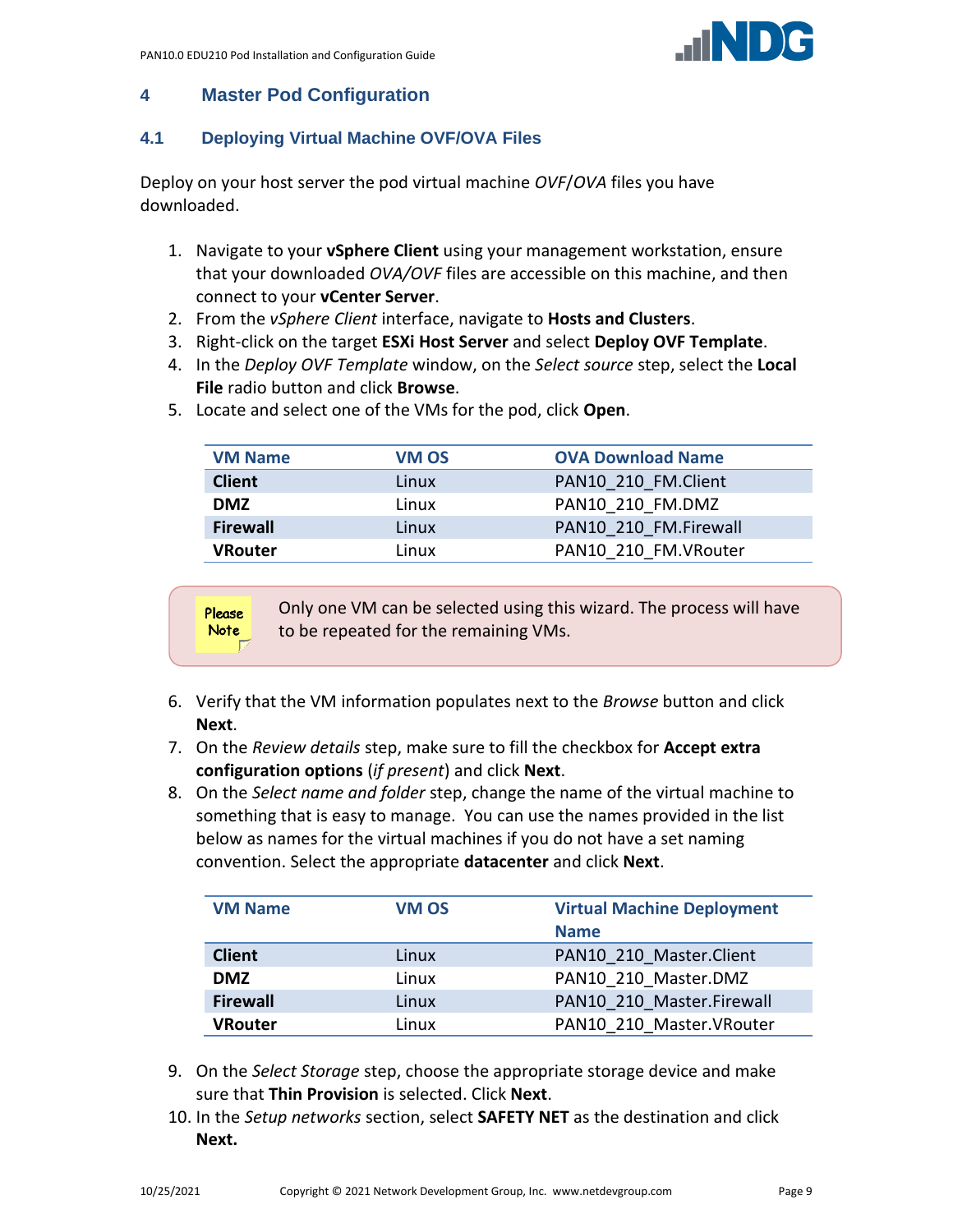



If *SAFETY NET* is not available, refer to the *Create a Safe Staging Network* section in the *[Remote PC Guide Series](http://www.netdevgroup.com/support/documentation/NETLAB_Remote_PC_Guide_Vol_2_Installation.pdf) – Volume 2*.

- 11. In the *Ready to complete* section, make sure **Power on after deployment** is **unchecked** and confirm the settings. Click **Finish**.
- 12. *vCenter* will begin deploying the virtual machine. This may take some time, depending on the speed of your connection, HDDs, etc. Repeat the previous steps for each remaining virtual machine in the master pod.
- 13. The Firewall VM requires an extra step. First, deploy the VM from the OVA using the name *PAN10\_210\_FW\_Init* while following the instructions in the previous steps. Then, clone *PAN10\_210\_FW\_Init*, naming it *PAN10\_210\_Master.Firewall* or whichever naming convention you chose for the previous VMs. Next, delete *PAN10\_210\_FW\_Init*. This extra cloning procedure is to resolve licensing with the PAN10.0 Firewall. You only need to perform this step with the Firewall VM.

# <span id="page-9-0"></span>**4.1.1 Modify Virtual Machines**

Once the virtual machines are imported onto the host, verify the configurations. The following steps will guide you through the process.

- 1. In the *vSphere Client* interface, right-click on the imported virtual machine and select **Edit Settings**.
- 2. For all the virtual machines, manually assign the *MAC* addresses for each *NIC*. The table below identifies the *MAC* addresses per *NIC*.

| <b>Virtual Machine</b> | <b>NIC</b>     | <b>MAC</b>        |
|------------------------|----------------|-------------------|
| <b>Client</b>          | 1              | 00:50:56:99:a0:42 |
| <b>DMZ</b>             | 1              | 00:50:56:99:58:41 |
|                        | $\mathfrak{D}$ | 00:50:56:99:db:43 |
| <b>Firewall</b>        | 1              | 00:50:56:8a:7c:78 |
|                        | $\mathfrak{D}$ | 00:50:56:8a:91:be |
|                        | 3              | 00:50:56:8a:91:c4 |
|                        | 4              | 00:50:56:8a:54:c7 |
|                        | 5              | 00:50:56:8a:84:17 |
|                        | 6              | 00:50:56:8a:b3:fc |
| <b>VRouter</b>         | 1              | (automatic)       |
|                        | $\mathfrak{D}$ | 00:50:56:8a:c8:55 |
|                        | 3              | 00:50:56:8a:a6:88 |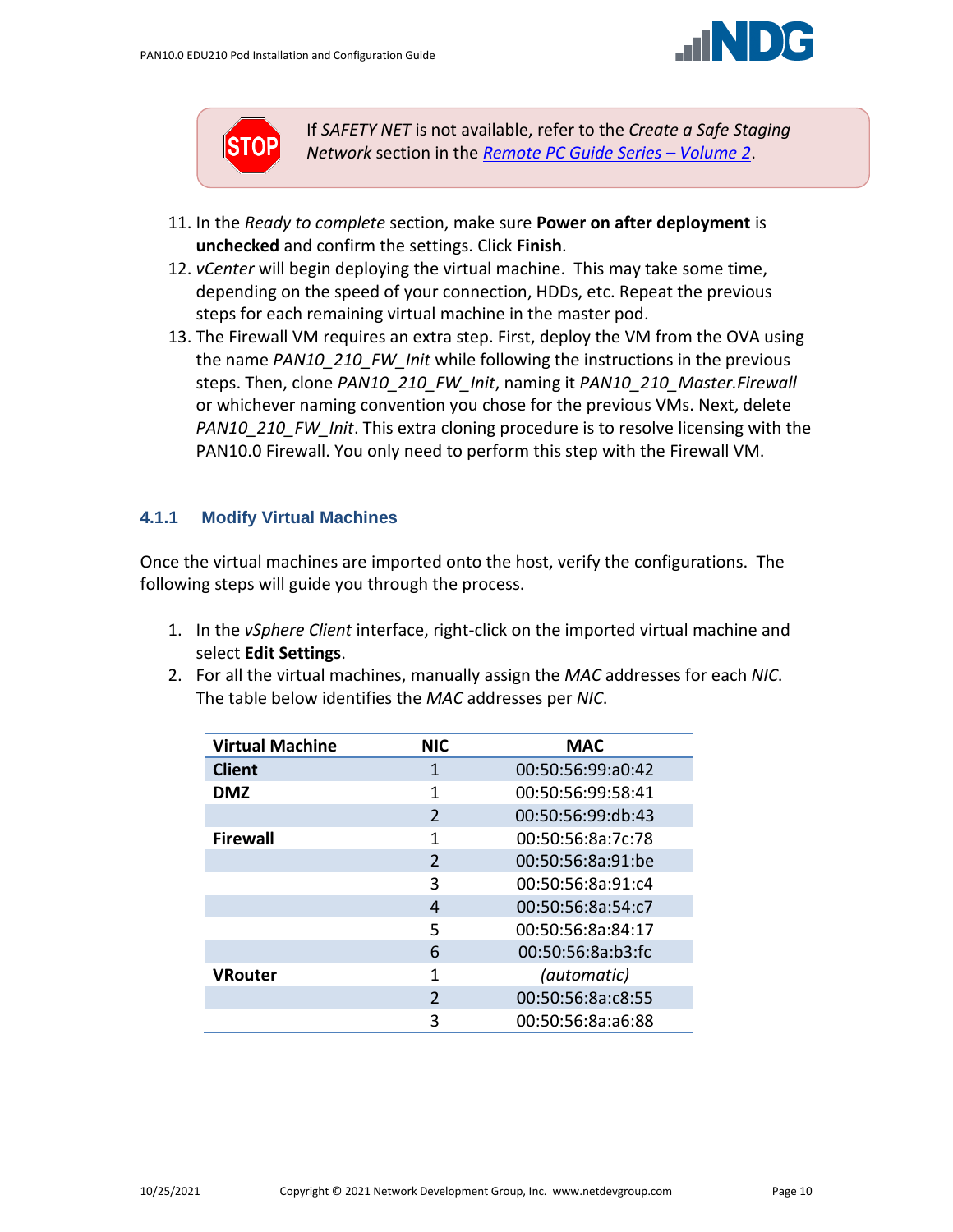

|                     |                                                                                                                | <b>ADD NEW DEVICE</b> |
|---------------------|----------------------------------------------------------------------------------------------------------------|-----------------------|
| > CPU               | 2<br>$\sim$                                                                                                    | $\theta$              |
| > Memory            | 3<br>GB<br>$\checkmark$                                                                                        |                       |
| $>$ Hard disk 1     | 20<br>$GB \quad \lor$                                                                                          |                       |
| > SCSI controller 0 | LSI Logic Parallel                                                                                             |                       |
| Metwork adapter 1   | SAFETY NET V                                                                                                   |                       |
| Status              | Connect At Power On                                                                                            |                       |
| Adapter Type        | VMXNET 3<br>$\searrow$                                                                                         |                       |
| DirectPath I/O      | $\blacksquare$ Enable                                                                                          |                       |
| <b>MAC Address</b>  | 00:50:56:99:a0:42<br>Manual<br>$\sim$                                                                          |                       |
| > CD/DVD drive 1    | Connect<br>Client Device<br>$\sim$                                                                             |                       |
| > Video card        | Specify custom settings $\vee$                                                                                 |                       |
| VMCI device         | Device on the virtual machine PCI bus that provides support for the<br>virtual machine communication interface |                       |
| SATA controller 0   | AHCI                                                                                                           |                       |
| > Other             | Additional Hardware                                                                                            |                       |
|                     |                                                                                                                |                       |
|                     |                                                                                                                |                       |

- 3. Repeat the previous steps for each of the remaining virtual machines in the master pod.
- 4. For the *vRouter* virtual machine, change *Network adapter 1* to the network that has DHCP Internet access available, as well as make sure that the *MAC* is set to **Automatic**, see *[Pod Internet Access](#page-6-0)*.

#### <span id="page-10-0"></span>**4.2 NETLAB+ Virtual Machine Inventory Setup**

This section will guide you in adding your templates to the *Virtual Machine Inventory* of your *NETLAB+ VE* system.

1. Log in to your *NETLAB+ VE* system using the administrator account.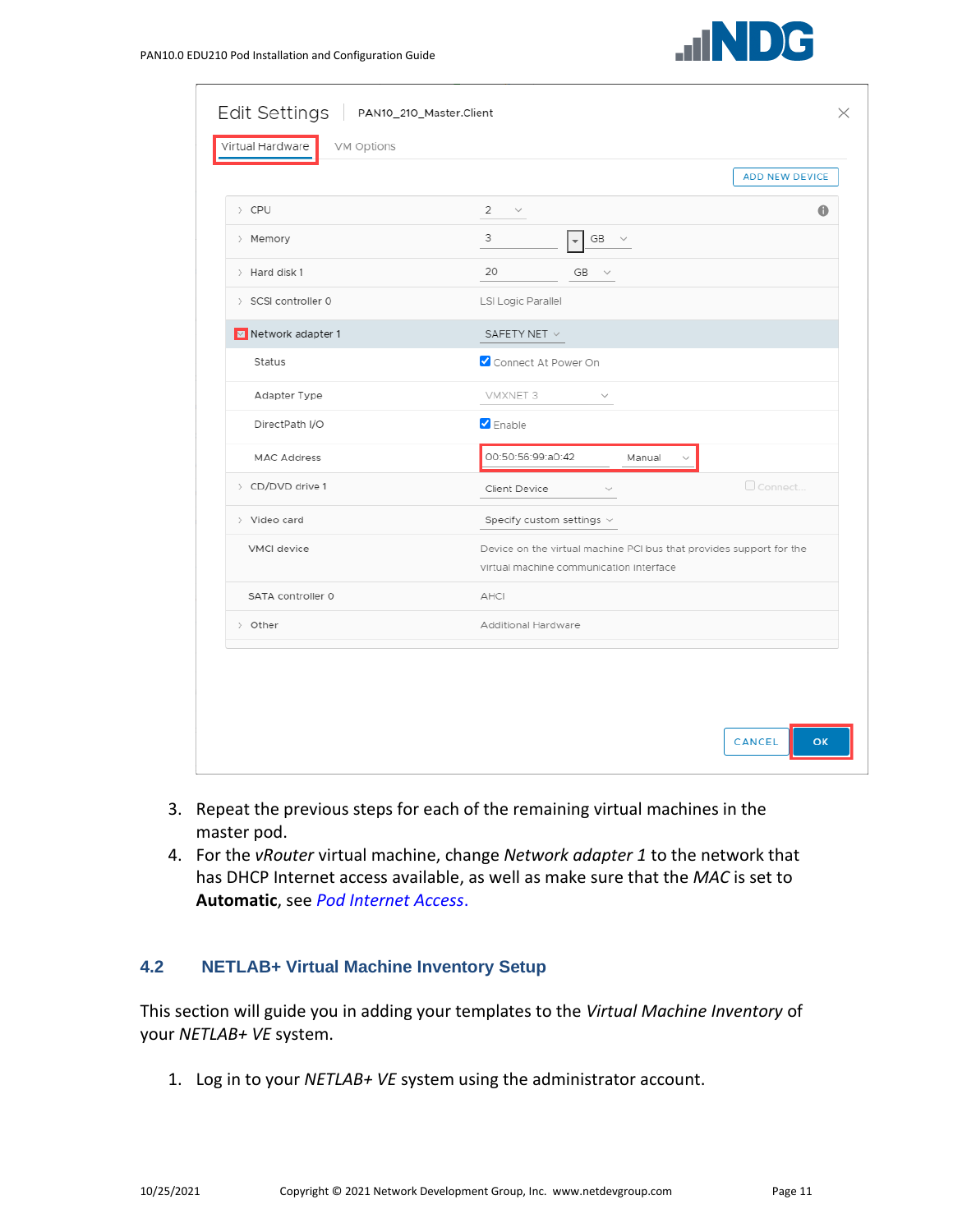

2. Select the **Virtual Machine Infrastructure** icon.



3. Click the **Virtual Machine Inventory** icon.



#### **Virtual Machine Inventory**

Import, clone, and manage the inventory of virtual machines to be used with NETLAB+.

4. Click the **Import Virtual Machines** button located at the bottom of the list.

Import Virtual Machines

- 5. Select the appropriate datacenter from the list where your master VMs reside.
- 6. Select the checkbox next to the virtual machines you had just deployed and click **Import Selected Virtual Machines**.

Import Selected Virtual Machines

- 7. When the *Configure VMs* window loads, you can set your virtual machine parameters.
	- a. Check the dropdown box for the correct operating system for each imported virtual machine.
	- b. Change *Role* to **Master** for each VM.
	- c. Add any comments for each virtual machine in the last column.



It is advised to leave the *Version* and *Build* numbers for reference when requesting *NDG* support.

d. Verify your settings and click **Import (X) Virtual Machines** (notice the number in parenthesis is dynamic, depending on the amount of VMs selected).

Let Import (4) Virtual Machines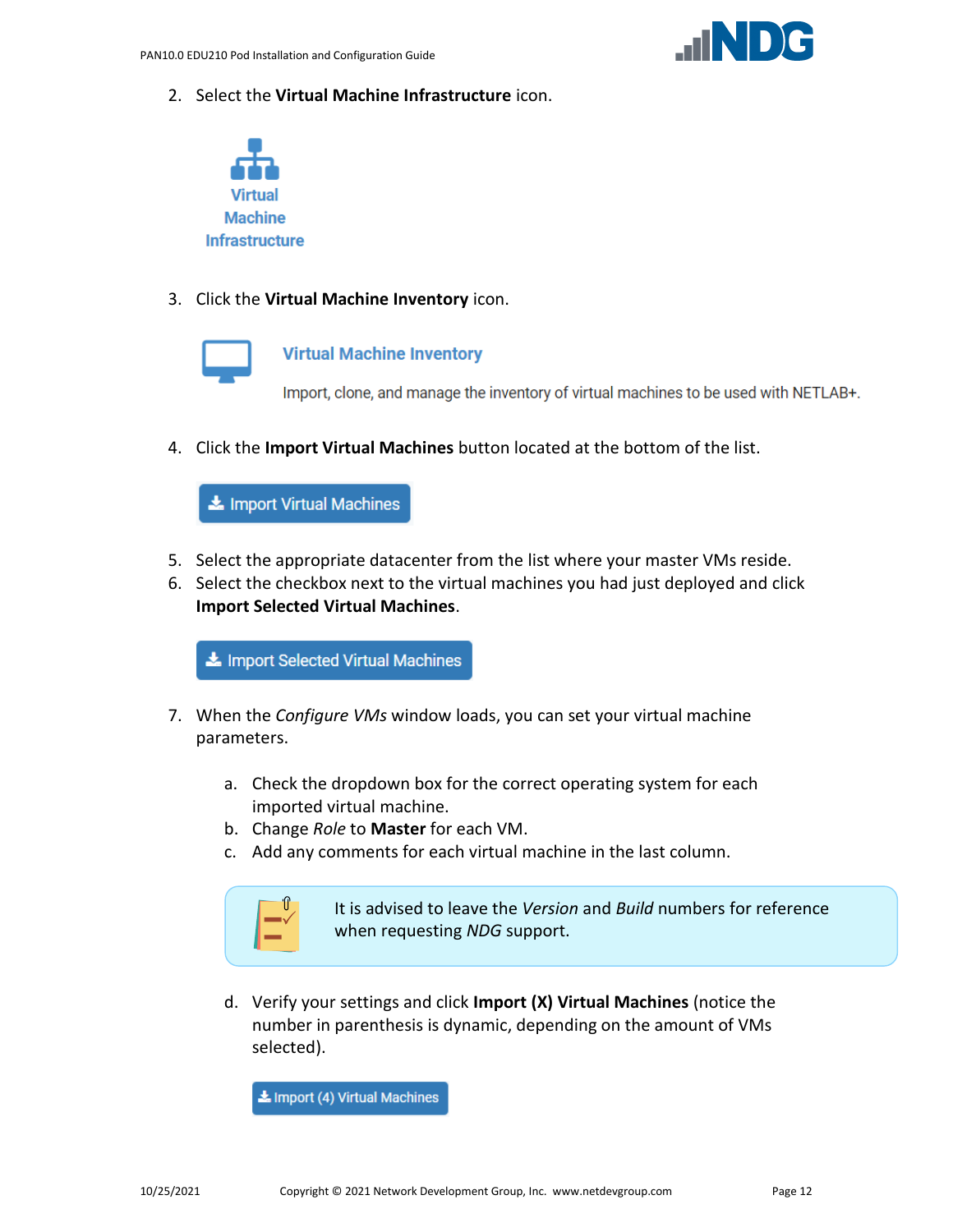

- e. Verify all *Import Statuses* report back with **OK** and then click on the **Dismiss** button.
- f. Verify that your virtual machines show up in the inventory.

For additional information, please refer to the *[NETLAB+ VE Administrator Guide](http://www.netdevgroup.com/support/documentation/netlabve/netlabve_administrator_guide.pdf#nameddest=virtual_machine_infrastructure)*.

## <span id="page-12-0"></span>**4.3 Building the Master Pod**

This section will assist you in adding the *Palo Alto Networks Firewall 10.0 Essentials (EDU-210)* pod to your *NETLAB+* system.

#### <span id="page-12-1"></span>**4.3.1 Enabling Lab Content in Course Manager**

Please refer to the *Course Manager* section *of the [NETLAB+ VE Administrator Guide](https://www.netdevgroup.com/support/documentation/netlabve/netlabve_administrator_guide.pdf#nameddest=course_manager)* on how to enable content. Please install the **Palo Alto Networks Firewall 10.0 Essentials (EDU-210)** course.

#### <span id="page-12-2"></span>**4.3.2 Create the Master Pod**

- 1. Log into **NETLAB+ VE** with the *administrator* account.
- 2. Select the **Pods** icon.



3. Create a new pod by scrolling to the bottom and clicking the **Create New Pod** button.



4. Then, click on the **PAN10 FE EDU 210** pod design from the list of installed pod types.

| <b><i>m</i></b> palo <u>alto</u><br>PAN10.0 210 | <b>PAN10 FE EDU 210</b><br>The Palo Alto Networks Firewall 10.0 Essentials (EDU-210) training provides candidates the<br>understanding of how to configure, manage, and monitor a Palo Alto Networks next-<br>generation firewall.<br>2021 Copyright (C) Network Development Group, Inc.<br>https://www.netdevgroup.com/support/tech_support.html |
|-------------------------------------------------|---------------------------------------------------------------------------------------------------------------------------------------------------------------------------------------------------------------------------------------------------------------------------------------------------------------------------------------------------|
|-------------------------------------------------|---------------------------------------------------------------------------------------------------------------------------------------------------------------------------------------------------------------------------------------------------------------------------------------------------------------------------------------------------|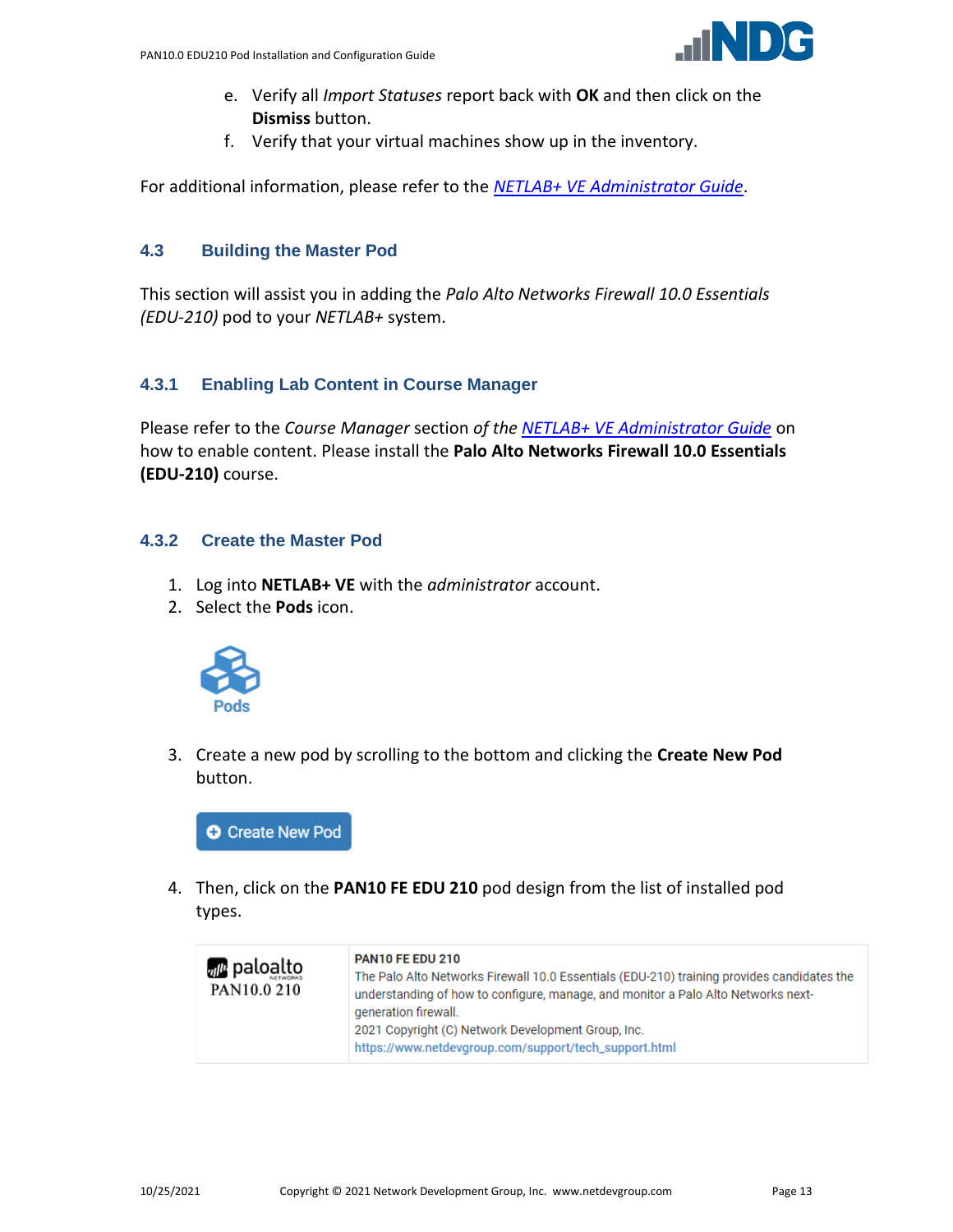

5. On the *New Pod* window, input a value into the **Pod ID** and **Pod Name** fields. Click **Next**.

| & New Pod                                                  |                                     |
|------------------------------------------------------------|-------------------------------------|
| <b>Pod Type</b><br><b><i>m</i></b> paloalto<br>PAN10.0 210 | <b>Used Pod IDs</b><br>1005<br>1010 |
| Pod ID<br>1000                                             | 1015<br>1020<br>1025                |
| <b>Pod Name</b><br>PAN10_210_H120_M1000                    | 1030<br>$1035 -$                    |
| $\Theta$ Help<br><b>O</b> Next                             |                                     |

The *Pod ID* determines the order in which the pods will appear in the scheduler. It is best practice to use a block of sequential ID numbers for the *Pod Id* that allows for the number of pods you are going to install.

The *Pod Name* identifies the pod and is unique per pod. Here we used the name of the lab set or course in a shortened form along with a host identifier (H120), the type and number of the pod (M1000).

6. To finalize the wizard, click **OK**.

For additional information, please refer to the *NETLAB+ VE [Administrator Guide](http://www.netdevgroup.com/support/documentation/netlabve/netlabve_administrator_guide.pdf)*.

# <span id="page-13-0"></span>**4.3.3 Attach Virtual Machines to the Master Pod**

Update the master pod to associate the virtual machines with the newly created pod.

1. Select the **Palo Alto Networks Firewall 10.0 Essentials (EDU-210)** master pod from the pod list.

| <i>ull</i> palo <u>alto</u><br>1000<br>PAN10_210_H120_M1000<br>NETWORKS<br>PAN10.0 210 |
|----------------------------------------------------------------------------------------|
|                                                                                        |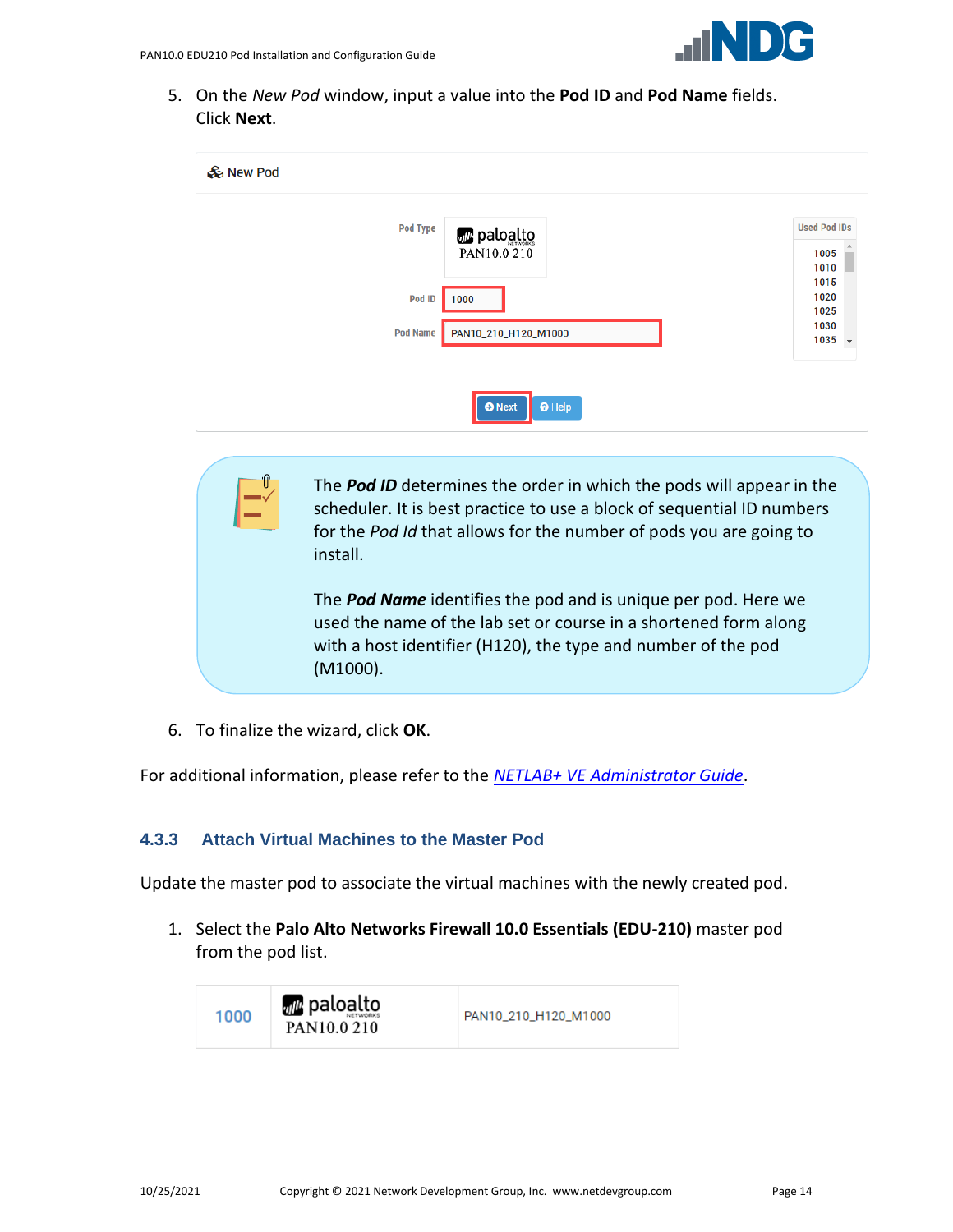2. Click on the **Action** dropdown next to the virtual machine you are about to assign and select **Attach VM**.

|   | Remote PC 4    |               |                         |                                               |               |  |  |
|---|----------------|---------------|-------------------------|-----------------------------------------------|---------------|--|--|
|   | <b>PC Name</b> | <b>VM</b>     | <b>Operating System</b> | <b>VM Role</b><br><b>Runtime Host</b>         | <b>Action</b> |  |  |
|   | Client         | <b>ABSENT</b> |                         |                                               |               |  |  |
| 葺 | Firewall       | <b>ABSENT</b> |                         | <b>♦ Settings</b>                             |               |  |  |
| 葺 | <b>DMZ</b>     | <b>ABSENT</b> |                         | <b>O</b> Attach VM<br><b>O</b> Remove VM From |               |  |  |
| ≣ | <b>VRouter</b> | <b>ABSENT</b> |                         | <b>O</b> Snapshots                            |               |  |  |

3. Select the corresponding virtual machine from the inventory list.

| <b>Virtual Machine Name</b> | ÷<br><b>Operating System</b> | ≐<br>Role |
|-----------------------------|------------------------------|-----------|
| PAN10_210_Master.Client     | Linux                        | Master    |
| PAN10_210_Master.DMZ        | Linux                        | Master    |
| PAN10_210_Master.Firewall   | Linux                        | Master    |
| PAN10_210_Master.VRouter    | 1 inux                       | Master    |

4. Click **OK** to confirm the VM attachment and repeat the previous steps for the remaining virtual machines.

#### <span id="page-14-0"></span>**4.3.4 Create Snapshots for the Master Virtual Machines**

In order to proceed with pod cloning, snapshots must be created on each of the pod's virtual machines.

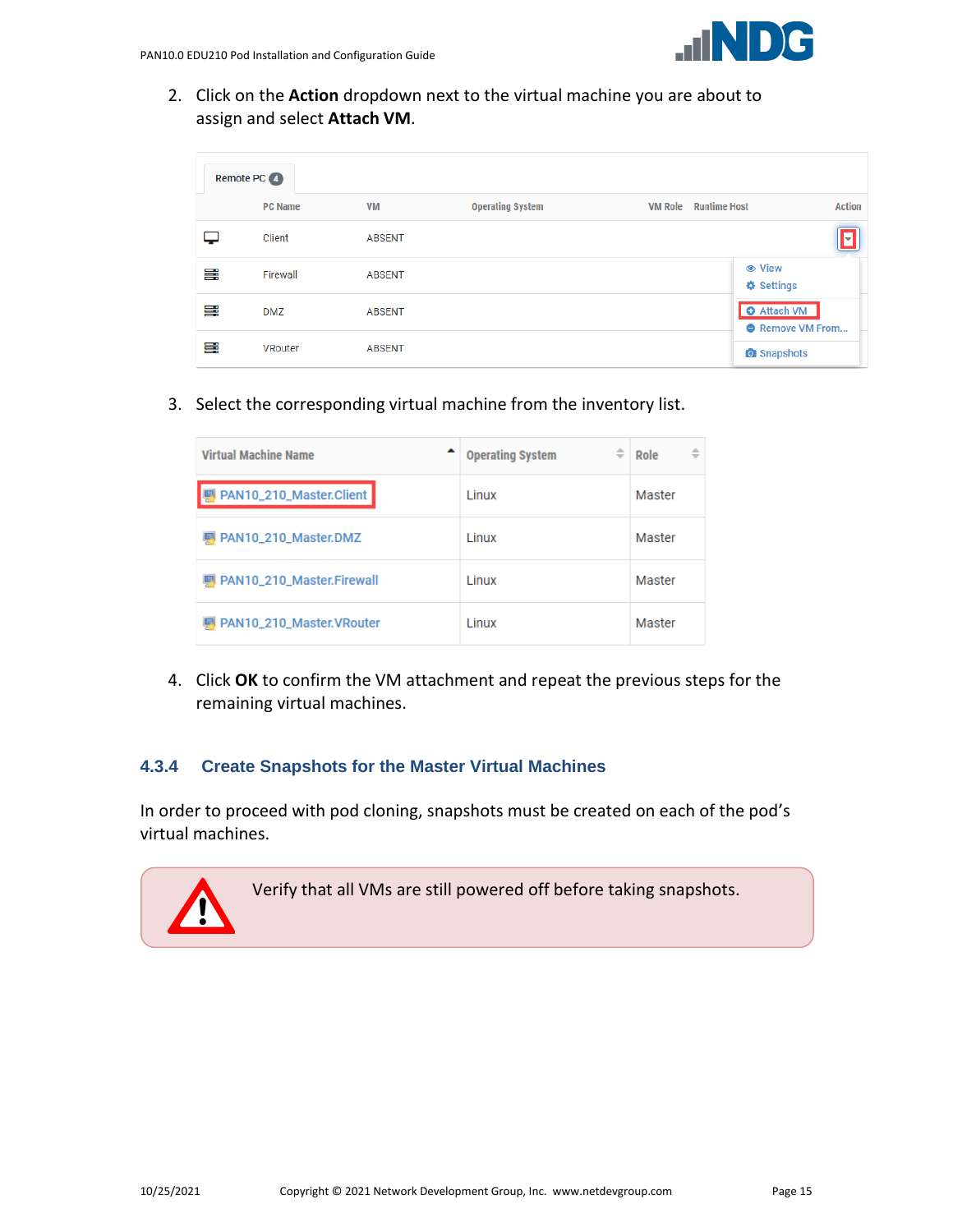

1. Make sure to view the **Palo Alto Networks Firewall 10.0 Essentials (EDU-210)** master pod you just assigned machines to. In the pod view, click on the dropdown menu option underneath the *Action* column for a specific VM and select **Snapshots**.

|   | Remote PC 4    |                           |                         |                |                                                    |
|---|----------------|---------------------------|-------------------------|----------------|----------------------------------------------------|
|   | <b>PC Name</b> | <b>VM</b>                 | <b>Operating System</b> | <b>VM Role</b> | <b>Action</b><br><b>Runtime Host</b>               |
| Δ | Client         | PAN10_210_Master.Client   | Linux                   | <b>MASTER</b>  | ۰I                                                 |
| Δ | Firewall       | PAN10_210_Master.Firewall | Linux                   | <b>MASTER</b>  | <b>♦ Settings</b>                                  |
| Δ | <b>DMZ</b>     | PAN10_210_Master.DMZ      | Linux                   | <b>MASTER</b>  | <b>O</b> Attach VM<br>٠<br><b>A</b> Remove VM From |
| Δ | VRouter        | PAN10_210_Master.VRouter  | Linux                   | <b>MASTER</b>  | <b>O</b><br>Snapshots                              |

2. In the *Snapshot Manager* window, click on the **Take** button. This will take a snapshot of the current state of the virtual machine.

| <b>Snapshot Manager</b>          |                                                    |
|----------------------------------|----------------------------------------------------|
| 白星<br>You Are Here!<br>$\bullet$ | Name:<br><b>Description:</b>                       |
| ŕ                                |                                                    |
| <b>同</b> Take<br>Delete All      | <b>B</b> Delete<br><b>O</b> Go To<br><b>B</b> Edit |
| <b>O</b> Dismiss                 |                                                    |



Any changes made after this will require a new snapshot or those changes will not reflect in the reset state of the pod or its clones.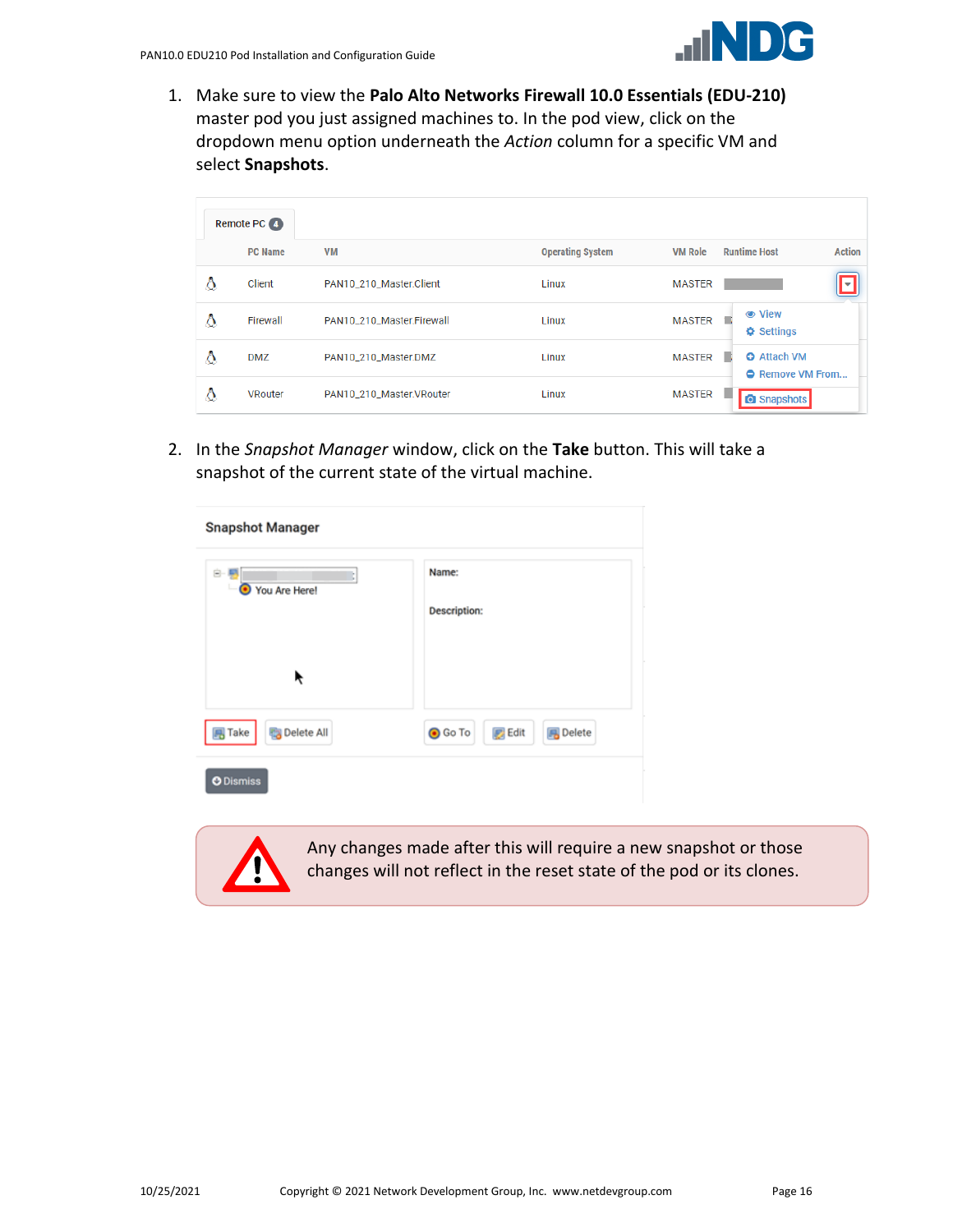3. In the *Take Snapshot* window, type GOLDEN\_MASTER into the *Name* text field, or you may choose another naming convention as long as it is consistent for easy management. Click **OK**.

| <b>Take Snapshot</b> |    |
|----------------------|----|
| Name:                |    |
| <b>GOLDEN_MASTER</b> |    |
| <b>Description:</b>  |    |
|                      |    |
|                      | d. |
|                      |    |
| OK<br>Cancel         |    |
|                      |    |



It is recommended to use *GOLDEN\_MASTER* as the snapshot name when working with normalized pod types.

4. In the *Snapshot Manager* window, notice the snapshot is created. Click the **Dismiss** button.

| <b>Snapshot Manager</b>                  |                                                      |  |  |  |
|------------------------------------------|------------------------------------------------------|--|--|--|
| e<br>GOLDEN_MASTER<br>Θ<br>You Are Here! | Name:<br><b>GOLDEN_MASTER</b><br><b>Description:</b> |  |  |  |
| <b>B</b> Delete All<br><b>马 Take</b>     | <b>B</b> Edit<br><b>風</b> Delete<br><b>O</b> Go To   |  |  |  |
| <b>O</b> Dismiss                         |                                                      |  |  |  |

At this point it is good to verify that you have only one snapshot on the virtual machine. Multiple snapshots increase the likelihood of having problems, especially if the snapshots are named the same. Also, the more snapshots a virtual machine has, the slower the performance and the more drive space is used.

5. Repeat the previous steps for the remaining virtual machines.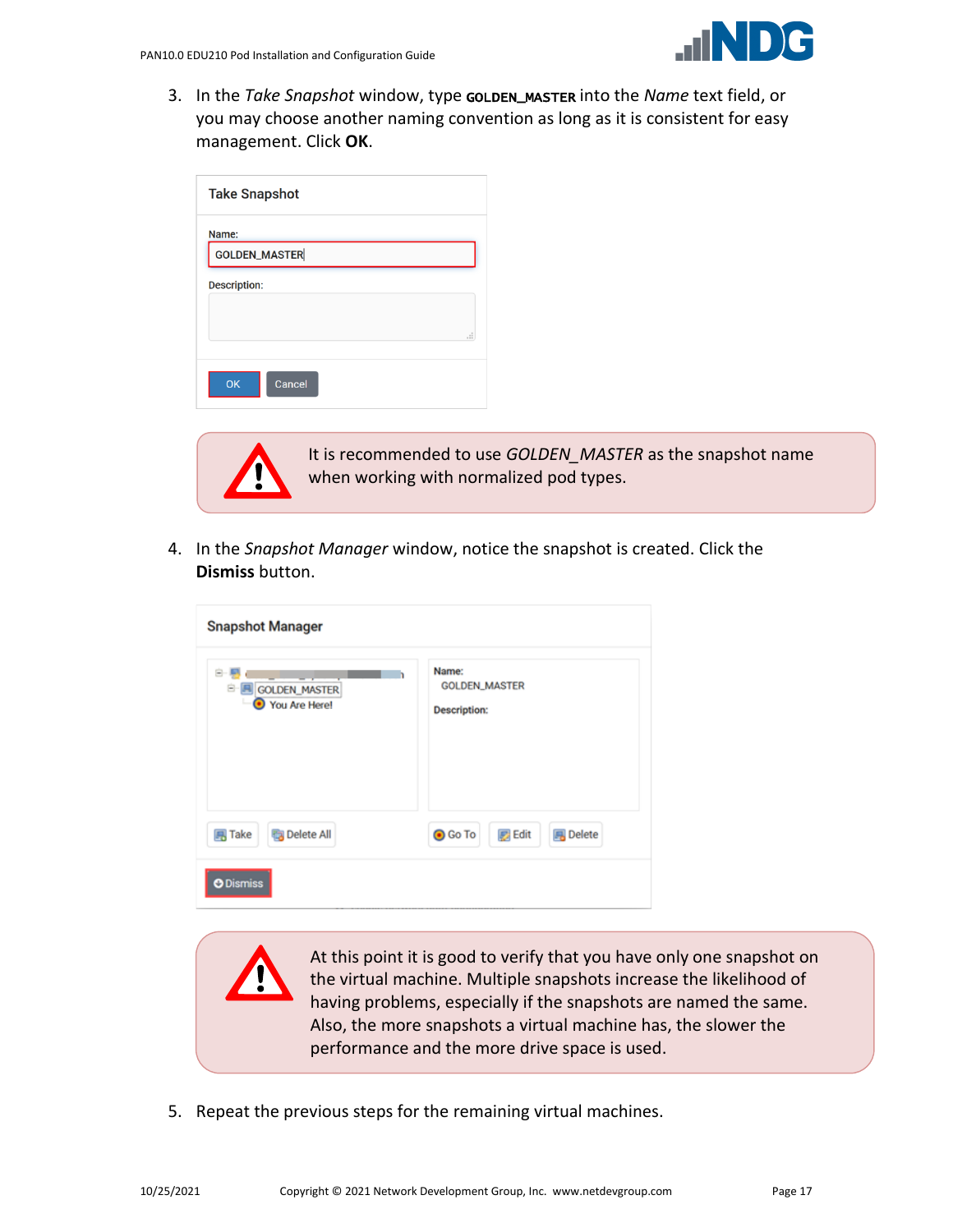

# <span id="page-17-0"></span>**4.3.5 Set the Revert to Snapshot**

1. Make sure to view the **Palo Alto Networks Firewall 10.0 Essentials (EDU-210)** master pod you just created snapshots for. In the pod view, click on the dropdown menu option underneath the *Action* column and select **Settings**.

|   | Remote PC 4    |                           |                         |                |                                           |               |
|---|----------------|---------------------------|-------------------------|----------------|-------------------------------------------|---------------|
|   | <b>PC Name</b> | <b>VM</b>                 | <b>Operating System</b> | <b>VM Role</b> | <b>Runtime Host</b>                       | <b>Action</b> |
| ۵ | Client         | PAN10_210_Master.Client   | Linux                   | <b>MASTER</b>  |                                           | ÷             |
| ۵ | Firewall       | PAN10_210_Master.Firewall | Linux                   | <b>MASTER</b>  | <b>T</b> View<br><b>♦ Settings</b>        |               |
| Δ | <b>DMZ</b>     | PAN10_210_Master.DMZ      | Linux                   | <b>MASTER</b>  | <b>O</b> Attach VM<br>ш<br>Remove VM From |               |
| Δ | VRouter        | PAN10_210_Master.VRouter  | Linux                   | <b>MASTER</b>  | ٠<br><b>O</b> Snapshots                   |               |

2. In the virtual machine's *Settings* window, click on the *Revert to Snapshot* dropdown and select **GOLDEN\_MASTER** and then click the **Submit** button.



This sets the snapshot on the virtual machine that will get reverted to each time the pod is scheduled.

| <b>Client Settings</b><br>₩   |                                                                                                                                                                                                                                                     |  |
|-------------------------------|-----------------------------------------------------------------------------------------------------------------------------------------------------------------------------------------------------------------------------------------------------|--|
| <b>PC Name</b>                | <b>Client</b>                                                                                                                                                                                                                                       |  |
| PC Type                       | <b>Virtual Machine</b><br>$\overline{\phantom{a}}$                                                                                                                                                                                                  |  |
| <b>Datacenter</b>             | $\overline{\phantom{a}}$                                                                                                                                                                                                                            |  |
| <b>Virtual Machine</b>        | PAN10_210_Master.Client                                                                                                                                                                                                                             |  |
| Role                          | <b>Master</b>                                                                                                                                                                                                                                       |  |
| <b>Revert to Snapshot</b>     | <b>GOLDEN_MASTER</b>                                                                                                                                                                                                                                |  |
| <b>Shutdown Preference</b>    | <b>Graceful Shutdown</b><br>▼                                                                                                                                                                                                                       |  |
| <b>Guest Operating System</b> | Linux<br>٠                                                                                                                                                                                                                                          |  |
| <b>Options</b>                | $\blacktriangleright$ enable remote display auto-configuration<br>$\blacktriangleright$ enable network auto-configuration<br>enable advanced setting auto-configuration<br>$\checkmark$<br>enable minimum requirements verification<br>$\checkmark$ |  |
|                               | $\Theta$ Help<br><b>O</b> Cancel<br>Submit                                                                                                                                                                                                          |  |

- 3. Click **OK** to confirm.
- 4. Return to the pod view page and repeat the previous steps for the remaining virtual machines.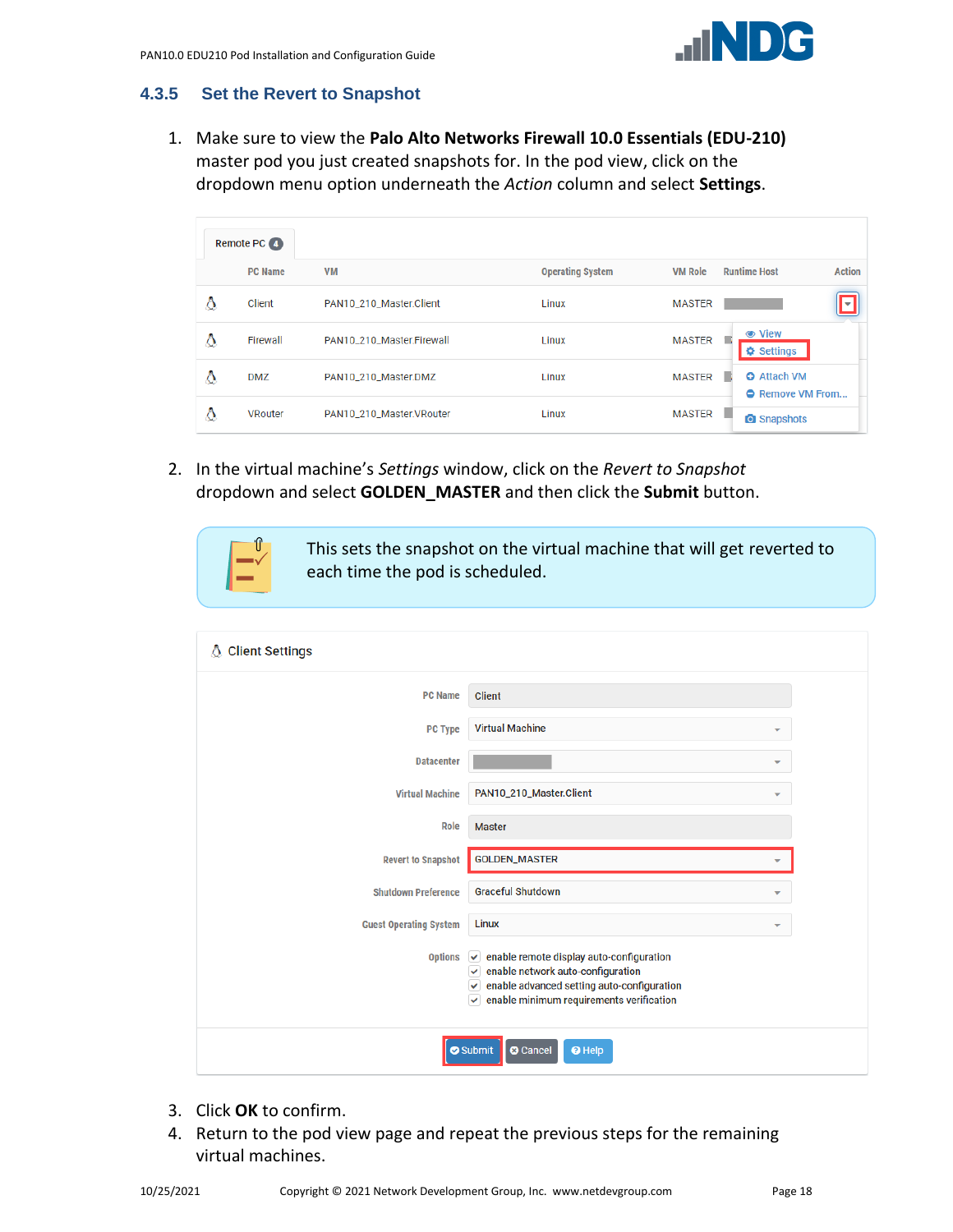

# <span id="page-18-0"></span>**4.3.6 Bring the Master Pod online**

1. In the pod view, click the drop arrow under *State* and select **Online**.



# <span id="page-18-1"></span>**4.4 Make changes to the Master Pod**

Some pods have software that needs to be altered on the host machine before it can be used properly. This normally happens when software requires licenses to function.

If there are changes that need to be made to the master pod prior to link cloning, either student pods or full cloning other master pods on other hosts, you will need to follow this set of instructions to ready your master pod.

For the Palo Alto Networks Firewall 10.0 Essentials (EDU-210) master pod, you will need to license the *Palo Alto Networks Firewall* machine. This process consists of:

- Scheduling the master pod
- Licensing the *Firewall*
- Shutting down the *Firewall*
- Resetting the network interface cards to *SAFETY NET*
- Taking a new *GOLDEN\_MASTER* snapshot for the *Firewall*
- Ending the reservation

# <span id="page-18-2"></span>**4.4.1 Virtual Machine Credentials**

For your reference, the following table provides a list of the credentials for the systems in the pod:

| <b>Machine</b>  | User name | <b>Password</b> |
|-----------------|-----------|-----------------|
| <b>Client</b>   | lab-user  | Pal0Alt0!       |
| <b>DMZ</b>      | lab-user  | Pal0Alt0!       |
| <b>Firewall</b> | admin     | Pal0Alt0!       |
| VRouter         | root      | Pal0Alt0!       |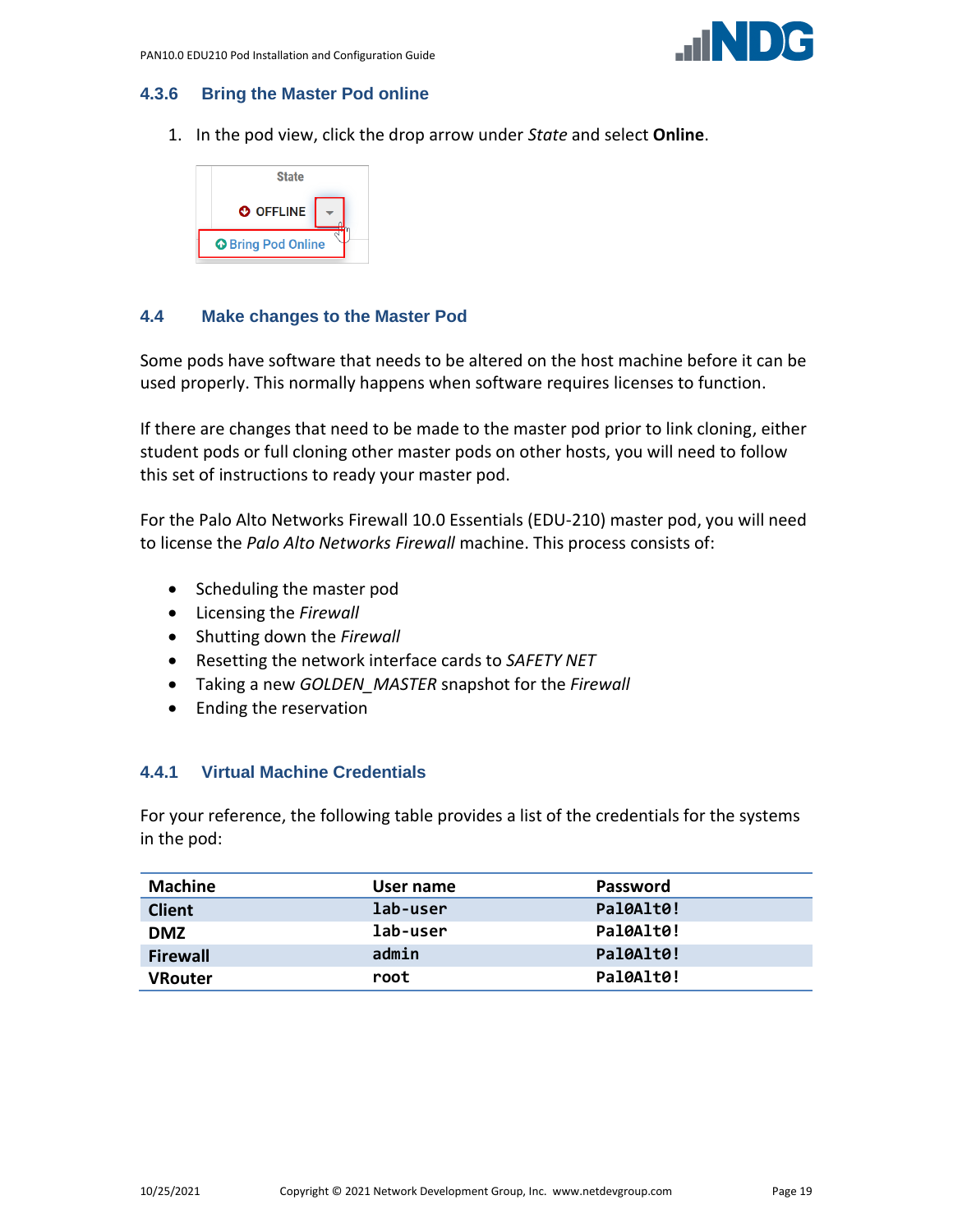

# <span id="page-19-0"></span>**4.4.2 Create Class and Schedule the Master Pod**

Create a class as identified in the *Add Classes* section of the *[NETLAB+ VE Instructor](https://www.netdevgroup.com/support/documentation/netlabve/netlabve_instructor_guide.pdf#nameddest=add_classes)  [Guide,](https://www.netdevgroup.com/support/documentation/netlabve/netlabve_instructor_guide.pdf#nameddest=add_classes)* followed by adding the appropriate content to the selected class, and then schedule the *Master Pod* to license the *Firewall* virtual machine.



When scheduling the *Master Pod*, it is important to schedule the pod for enough time to complete the following steps. Failure to complete the steps prior to taking the final snapshot could mean redeploying necessary virtual machines.

# <span id="page-19-1"></span>**4.4.3 License the Firewall**

- 1. Launch the **Client** virtual machine to access the graphical login screen.
- 2. Launch the **Chromium Web Browser** and select **EDU-210 > Firewall-A** from the bookmark menu**.**
- 3. If a security warning appears, click **Advanced** and proceed by clicking on **Proceed to 192.168.1.254 (unsafe)**.
- 4. Log in to the *Palo Alto Networks* firewall as **admin** with the password as **Pal0Alt0!** .
- 5. In the *Palo Alto Networks* firewall web interface, select **Device > Setup > Operations**.
- 6. Click **Load named configuration snapshot**.
- 7. Click the dropdown list next to the *Name* text box and select **base.xml**. Click **OK**.
- 8. Click **Close**.
- 9. Click the **Commit** link at the top-right of the web interface.
- 10. Click **Commit** and wait until the commit process is complete.
- 11. Once completed successfully, click **Close** to continue.
- 12. Scroll down in the window on the left-hand side. Click on **Licenses**.
- 13. Click on **Activate feature using authorization code**.
- 14. Enter the Authorization Code and click **OK**.
- 15. Click **OK** on the Warning window.

# <span id="page-19-2"></span>**4.4.4 Shut Down the Firewall**

- 1. In the *Palo Alto Networks* firewall web interface, make sure the **Device** tab is selected at the top and click **Setup** on the left side.
- 2. Click on **Shutdown Device** under *Device Operations*.
- 3. Click **Yes** on the *Shutdown Device* window.
- 4. Close the web browser.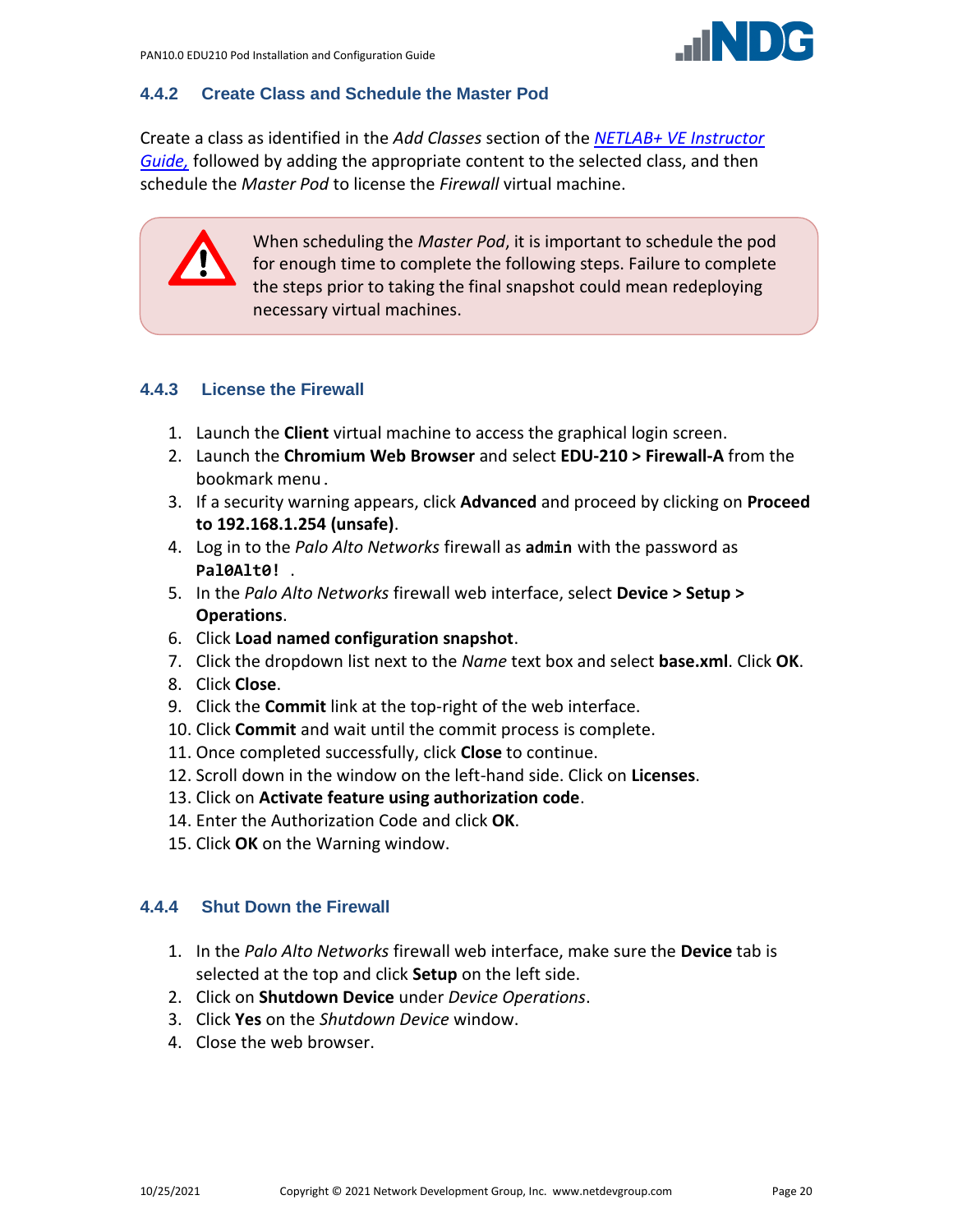

# <span id="page-20-0"></span>**4.4.5 Reset the NIC to SAFETY NET**

- 1. Outside the *NETLAB+* web interface, navigate to your **vSphere Client** using your management workstation, and then connect to your **vCenter Server**.
- 2. From the *vSphere Client* dashboard, select **Hosts and Clusters**.
- 3. Select your host under the **NETLAB** datacenter.
- 4. Locate the **Firewall** virtual machine, right-click it, and select **Edit Settings**.
- 5. Change all six network adapters to be connected to **SAFETY NET**.
- 6. Click **OK** to confirm settings.

#### <span id="page-20-1"></span>**4.4.6 Create Snapshot on the Changed Master Virtual Machines**

- 1. Right-click on the **Firewall** virtual machine and select **Snapshots-> Manage Snapshots**.
- 2. Click **Delete** to delete the current snapshot. Remember the name of this snapshot, as the new snapshot will need to have the exact same name.
- 3. Click **OK** on the *Confirm Delete* window.
- 4. Click **Done** on the *Manage Snapshots* window.
- 5. Right-click on the **Firewall** virtual machine and select **Snapshots-> Take Snapshot**.
- 6. In the *Take Snapshot* window, type GOLDEN\_MASTER or whatever prior snapshot name the virtual machine had. Click **OK** to take the snapshot.

#### <span id="page-20-2"></span>**4.4.7 End Reservation**

You may now end the reservation of the master pod.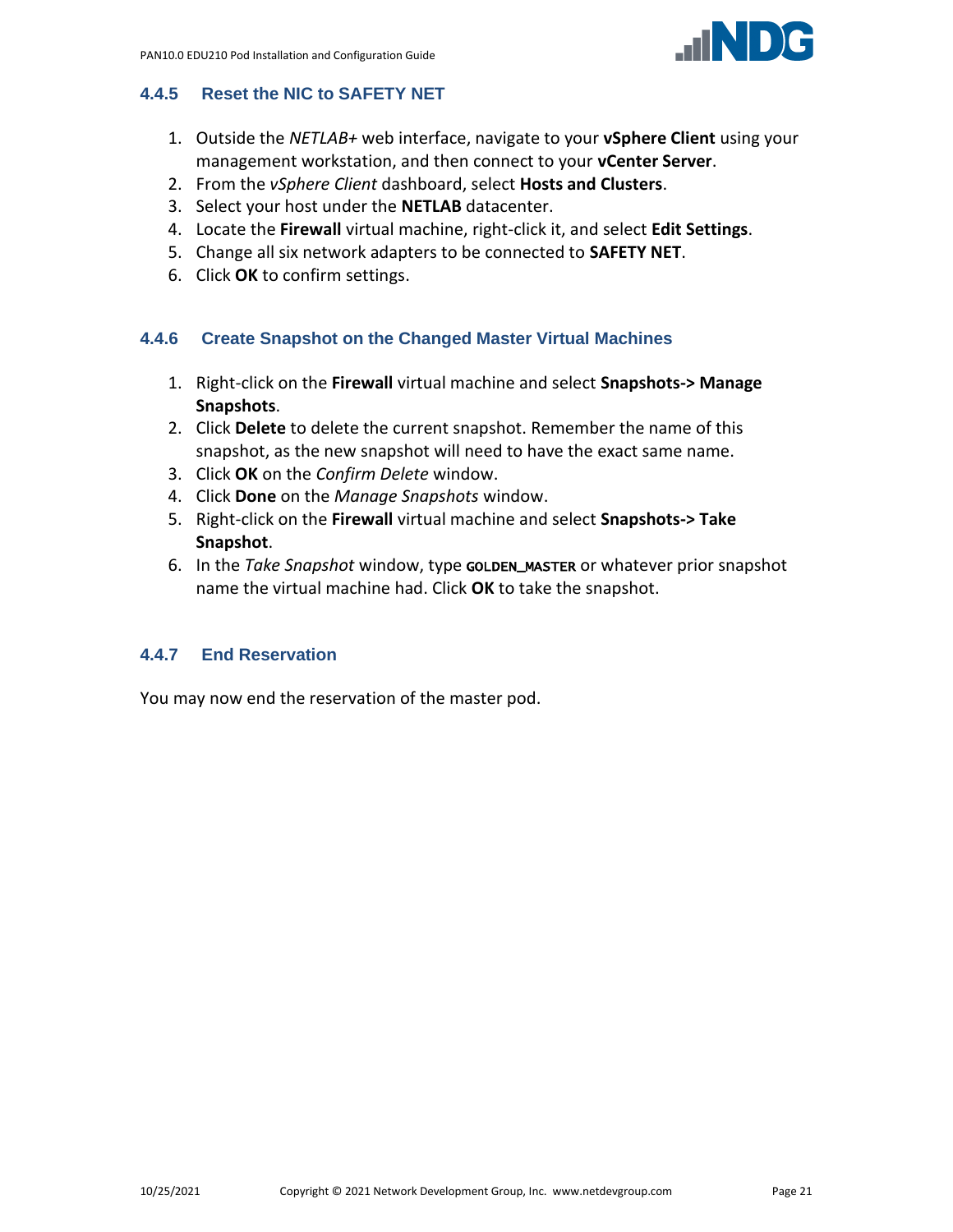

# <span id="page-21-0"></span>**5 Pod Cloning**

This section will help you create multiple student pods. The following sections describe the *NETLAB+* pod cloning feature used to create student pods on one or two host systems.

# <span id="page-21-1"></span>**5.1 Linked Clones and Full Clones**

*NETLAB+* can create *linked clones* or *full clones*.

A **linked clone** (or linked virtual machine) is a virtual machine that shares virtual disks with the parent (or master) virtual machine in an ongoing manner. This conserves disk space and allows multiple virtual machines to use the same software installation. Linked clones can be created very quickly because most of the disk is shared with the parent VM.

A **full clone** is an independent copy of a virtual machine that shares nothing with the parent virtual machine after the cloning operation. The ongoing operation of a full clone is entirely separate from the parent virtual machine.

# <span id="page-21-2"></span>**5.2 Creating User Pods**

The following section describes how to create user pods on the same *VMware Host* system that holds your master pod's virtual machines. In this scenario, we will create linked virtual machines using the *NETLAB+* pod cloning utility.

- 1. Log in to **NETLAB+ VE** with the *administrator* account.
- 2. Select the **Pods** icon.



- 3. Click on your master pod.
- 4. Make sure the pod is offline by selecting **Take Pod Offline**.
- 5. Click the **Clone Pod** button to create a new pod, based on the settings and snapshots of this pod.



6. Input a new ID value into the **New Pod ID** field. It is advised to keep the pods in numerical order. If the pod IDs are not in numerical order, they will not show up in the scheduler in numerical order. Click **Next**.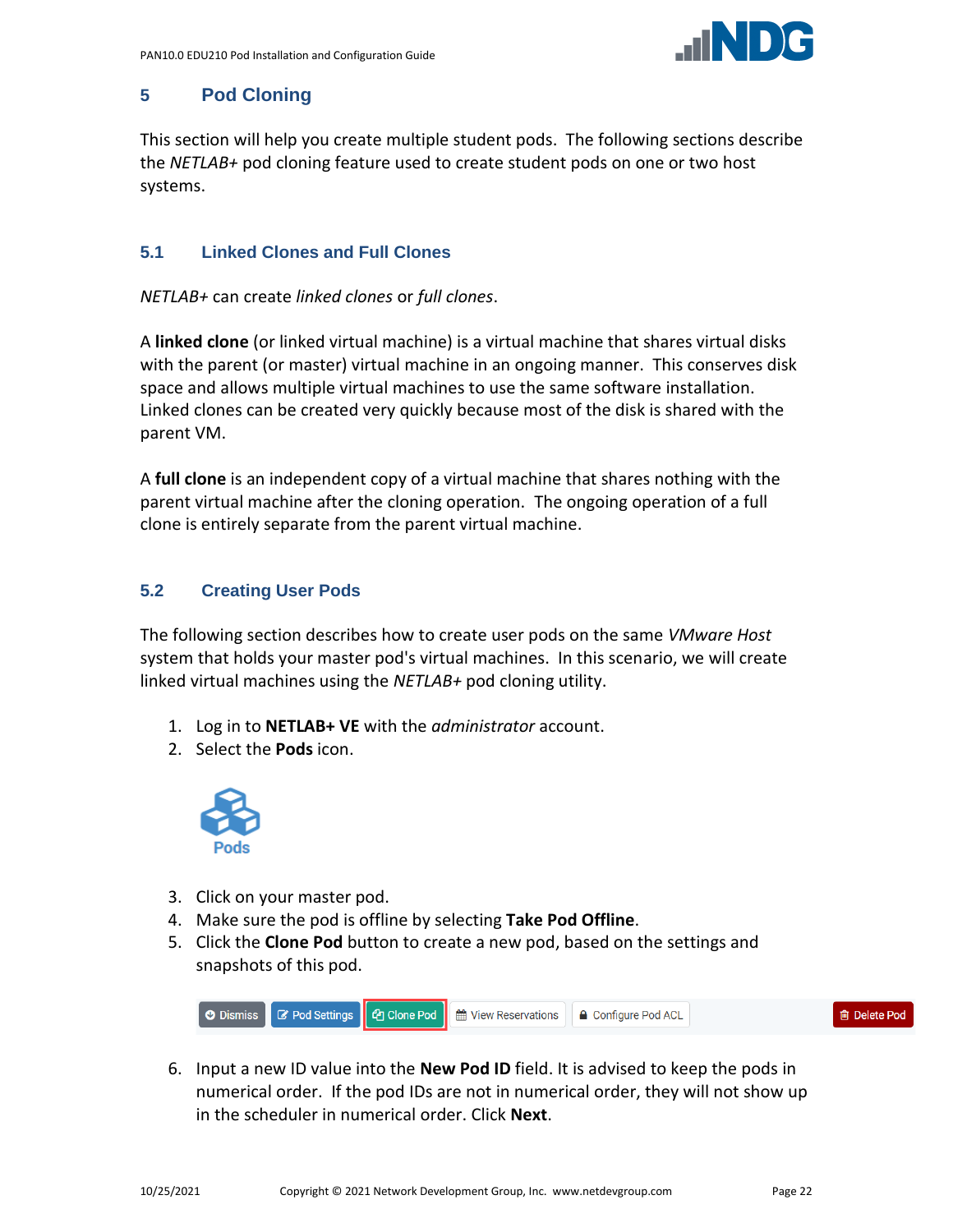

7. Enter a name for the cloned pod into the **New Pod Name** field. For example, **PAN10\_210\_H120\_S1001**. Click **Next**.



The *Pod Name* identifies the pod and is unique per pod. Here we used the name of the lab set or course in a shortened form along with a host identifier (H120), the type and number of the pod (S1001).

8. When the action has finished processing, you are presented with a settings screen. Notice each VM has its own tab. Go through each tab and verify the following:

*Source Virtual Machine*:

a. *From Snapshot* should be set to the **GOLDEN\_MASTER** snapshot you created previously.

*Target Virtual Machine*:

- a. For *Type*, verify that **Linked** is selected.
- b. For *Role*, verify that the **Normal** role is selected.
- c. For *Take Snapshot*, verify that **GOLDEN\_MASTER** is inputted.
- d. For *Copy BIOS UUID*, only choose this option if you wish to preserve the VM's BIOS UUID for the targeted clone VM (when this option is checked, it will help with keeping licensing intact such as Microsoft Windows Licensing/Activation).

| Client               | <b>Firewall</b><br><b>DMZ</b><br><b>VRouter</b> |   |                       |                                             |  |
|----------------------|-------------------------------------------------|---|-----------------------|---------------------------------------------|--|
|                      | <b>Source Virtual Machine</b>                   |   |                       | <b>Target Virtual Machine</b>               |  |
| <b>VM Name</b>       | PAN10_210_Master.Client                         | ۰ | <b>VM Name</b>        | PAN10_210_H120_S1001.Client                 |  |
| <b>From Snapshot</b> | <b>GOLDEN_MASTER</b>                            | ▼ | <b>Type</b>           | Linked<br>▼                                 |  |
|                      |                                                 |   | Role                  | <b>Normal</b><br>$\overline{\phantom{a}}$   |  |
|                      |                                                 |   | <b>Runtime Host</b>   | $\overline{\phantom{a}}$                    |  |
|                      |                                                 |   | <b>Datastore</b>      | $\overline{\mathbf{v}}$                     |  |
|                      |                                                 |   | <b>Storage</b>        | <b>On Demand</b><br>$\overline{\mathbf{v}}$ |  |
|                      |                                                 |   | <b>Take Snapshot</b>  | <b>GOLDEN_MASTER</b>                        |  |
|                      |                                                 |   | <b>Copy BIOS UUID</b> | disabled                                    |  |

9. When you are done changing settings, click **Clone Pod**. This should complete within a minute as we are creating linked virtual machines.



10. When the pod clone process is finished, click **OK**.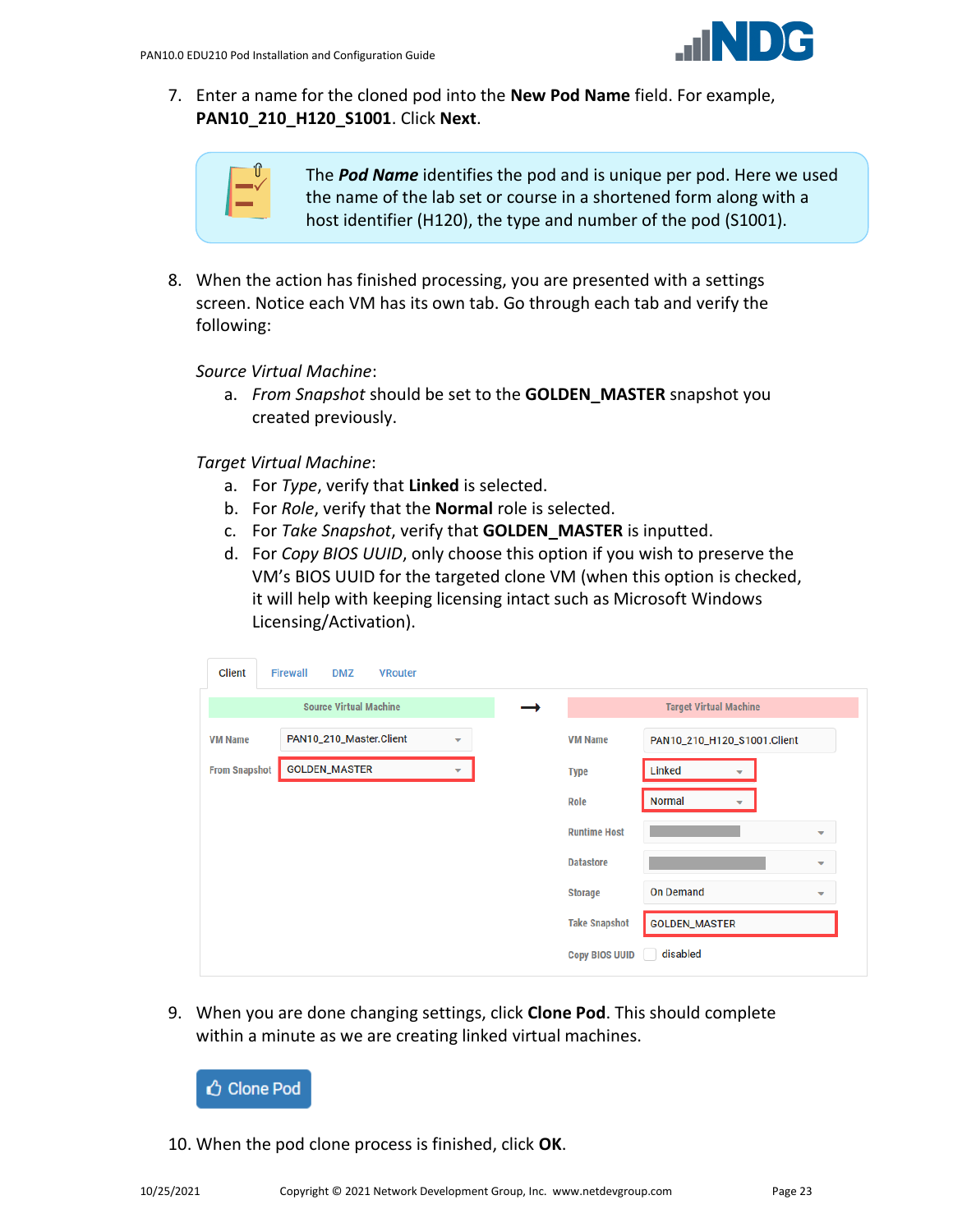

- 11. If you want to dedicate this pod to a particular class, team, or student, use the *Pod ACLs* feature. For details, see the *[NETLAB+ VE Instructor Guide.](http://www.netdevgroup.com/support/documentation/netlabve/netlabve_instructor_guide.pdf#nameddest=manage_pod_acls)*
- 12. Click the **Online** Button on the *Pod Management* page to make the pod available.



The user pod can now be reserved. When the reservation becomes active, *NETLAB+* will automatically configure virtual machines and virtual networking for your new pod.

> The *GOLDEN\_MASTER* snapshot is the starting point for all pods. We recommend that you reserve the 1st pod and conduct some labs to make sure the snapshot images work correctly. If there are defects, make corrections to the images to the master pod and retake the *GOLDEN\_MASTER* snapshot before creating additional pods.

# <span id="page-23-0"></span>**5.3 Copying Your Master Pod to the Second Host**

For this task, we will use the pod cloning utility to copy our master pod to the second host.

- 1. Log in to *NETLAB+* with the administrator account.
- 2. Select the **Pods** icon.



- 3. Click on the master pod.
- 4. Make sure the pod is offline by selecting **Take Pod Offline**.
- 5. Click the **Clone** button to create a new pod, based on the settings of this pod.



6. Input a new ID value into the **New Pod ID** field. It is advised to keep the pods in numerical order. If the pod IDs are not in numerical order, they will not show up in the scheduler in numerical order. Click **Next**.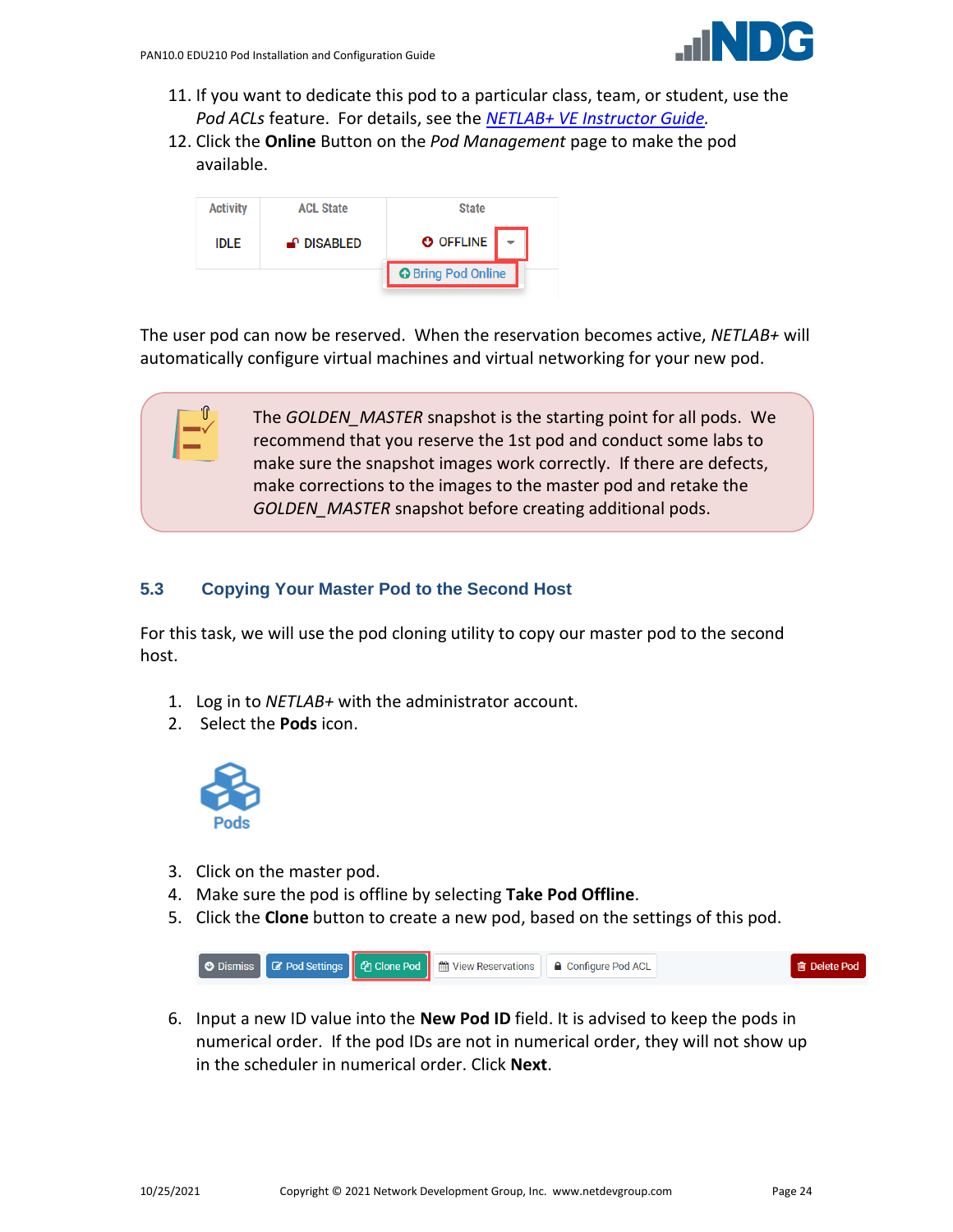

7. Enter a name for the cloned pod into the **New Pod Name** field. For example, **PAN10\_210\_H130\_M1000**. Click **Next**.



The *Pod Name* identifies the pod and is unique per pod. Here we used the name of the lab set or course in a shortened form along with a host identifier (H130), the type and number of the pod (M1000).

8. When the action has finished processing, you are presented with a settings screen. Notice each VM has its own tab. Go through each tab and verify the following:

*Source Virtual Machine*:

a. *From Snapshot* should be set to the **GOLDEN\_MASTER** snapshot you created previously.

*Target Virtual Machine*:

- a. For *Type*, verify that **Full** is selected.
- b. For *Role*, verify that the **Master** role is selected.
- c. For *Take Snapshot*, verify that **GOLDEN\_MASTER** is inputted.
- d. For *Runtime Host*, select the second host system (which should be different than the system you are cloning from).
- e. For *Copy BIOS UUID*, only choose this option if you wish to preserve the VM's BIOS UUID for the targeted clone VM (when this option is checked, it will help with keeping licensing intact such as Microsoft Windows Licensing/Activation).

| <b>Client</b>        | <b>Firewall</b><br><b>DMZ</b> | <b>VRouter</b> |                          |                       |                                  |                          |
|----------------------|-------------------------------|----------------|--------------------------|-----------------------|----------------------------------|--------------------------|
|                      | <b>Source Virtual Machine</b> |                |                          |                       | <b>Target Virtual Machine</b>    |                          |
| <b>VM Name</b>       | PAN10_210_Master.Client       |                | $\overline{\phantom{0}}$ | <b>VM Name</b>        | PAN10_210_H130_M1000.Client      |                          |
| <b>From Snapshot</b> | <b>GOLDEN_MASTER</b>          |                | $\overline{\phantom{a}}$ | <b>Type</b>           | Full<br>$\overline{\phantom{a}}$ |                          |
|                      |                               |                |                          | Role                  | Normal<br>▼                      |                          |
|                      |                               |                |                          | <b>Runtime Host</b>   |                                  | $\overline{\phantom{a}}$ |
|                      |                               |                |                          | <b>Datastore</b>      |                                  | $\overline{\phantom{a}}$ |
|                      |                               |                |                          | <b>Storage</b>        | <b>On Demand</b>                 | $\overline{\phantom{a}}$ |
|                      |                               |                |                          | <b>Take Snapshot</b>  | <b>GOLDEN_MASTER</b>             |                          |
|                      |                               |                |                          | <b>Copy BIOS UUID</b> | disabled                         |                          |